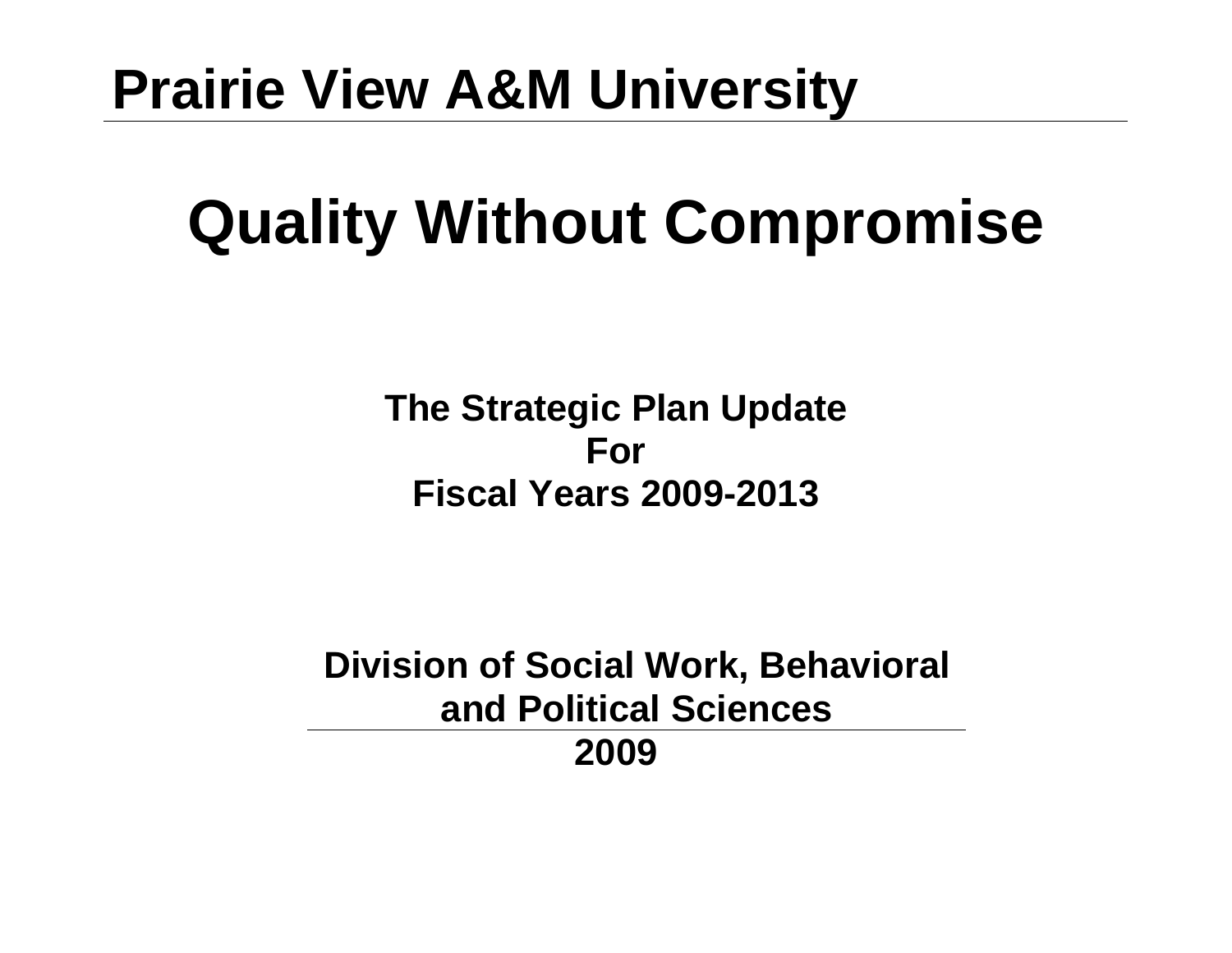#### A. **Executive Summary**

The Division has made significant achievements in its tripartite mission of teaching, research and service. In order to meet the increasing expectations of quality teaching in our four degree programs, we adopted teaching enhancement methods intended to improve the level of student learning while elevating their personal and academic development and ensuring their suitability to the competitive job market. In this regard, we were able to register great success rates as evidenced in the number of our students pursuing graduate and professional degrees and applying their craft in the workforce. The methods of enhancement we adopted were reflected in faculty proficiency using technology for instruction; updating program curricula based on needs and trends; improving advisement and mentorship activities; and maintaining currency in the delivery and content areas of courses offered by each program.

In research, achievements were realized through intensified faculty efforts at publishing books, book chapters, and scholarly articles, and through more frequent faculty attendance and presentations at conferences and workshops. Successes in service were chronicled in several facets of professional involvement in which faculty were engaged, including committee work; student recruitment; service learning projects; advisement of student clubs and organizations; outreach activities; and service to professional associations.

However, the challenges have not made our job easy at the same time. Among the common difficult issues we continue to face are heavy faculty teaching loads; unmet demands for more faculty hires; faculty turnover due to low salaries; limited funding for faculty development; failure to meet the projected growth of programs relative to Majors; and limited scholarship opportunities to attract top-quality students. However, these and other challenges are being tackled by requiring our faculty to engage in fund-raising activities, recruiting students at high schools and community colleges, grant proposal writing, and community outreach endeavors aimed at promoting and publicizing our programs and activities.

The projected changes envisioned for the Division in the new Strategic Plan include continually updating the curricula, assigning faculty to new roles and offering a course reduction to allow them to engage in research, recruitment, and advising and mentoring activities. The changes targeted for the 2009-2013 period are heavily directed toward the achievements of five fundamental goals, which include increasing enrollment, retention and graduation figures; continually assessing and updating program curricula; maintaining and expanding outreach activities; training faculty in technology use and infusing it into their instructional practices; and promoting increased faculty involvement in scholarly activities.

Among the seven principal goals that were attempted in the previous period, we made a conscientious decision to do away with two and modified one in content. We dropped the goal of establishing articulation agreements with area community colleges because we found it to be beyond the scope of the Division. We also eliminated the goal of publicizing our degree programs through effective promotional strategies since we found this task to be more of an instrument of achieving a goal than a goal in itself. Further more, we modified the goal of increasing student retention rates into increasing enrollment, retention and graduation figures, which we found to be an important goal that has broader implications for the continuing growth of our Division. The revised goals are believed to have both direct and indirect positive effects on student learning and are acutely relevant to the success of achieving measurable learning outcomes while enhancing the student learning environment.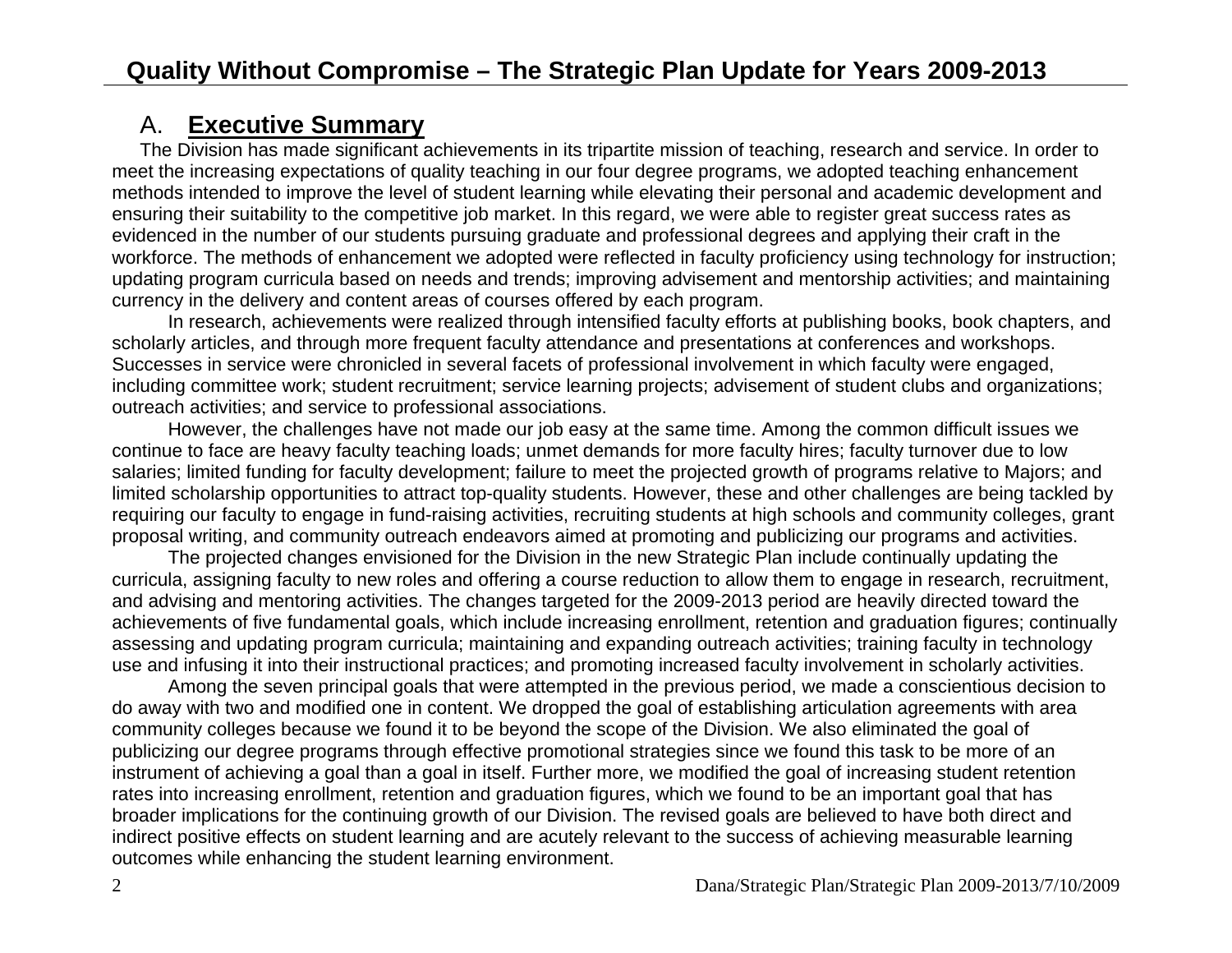#### B. **Vision of the Unit**

The Division of Social Work, Behavioral and Political Sciences will develop a reputation for excellence in teaching, research, and service.

#### C. **Mission of the Unit**

The Division of Social Work, Behavioral and Political Sciences is committed to providing a challenging but rewarding learning experience for its students through excellent teaching, research, and service. The Division strives to discover, advance, analyze, disseminate, and preserve knowledge through its four baccalaureate programs in History, Political Science, Social Work, and Sociology; its MA Program in Sociology; and its supporting fields, Geography and Philosophy.

The fundamental mission of the Division is to engage in curricular programs and extra-curricular activities while preparing students for professional and graduate studies and to train them for careers in urban and regional planning, public policy and administration, international affairs, legal services, law enforcement, social work practice, human services, historic preservation, journalism, archival management, teaching, and counseling.

#### D. **Relationship of the Unit's Mission to the University's Mission**

The Division's mission reflects that of the University philosophically and in practice. The goals of the Division are designed to meet the long-term strategic plan of the University through social science education. Division faculty strive to achieve excellence in teaching, research, and service, reflecting the University's core mission.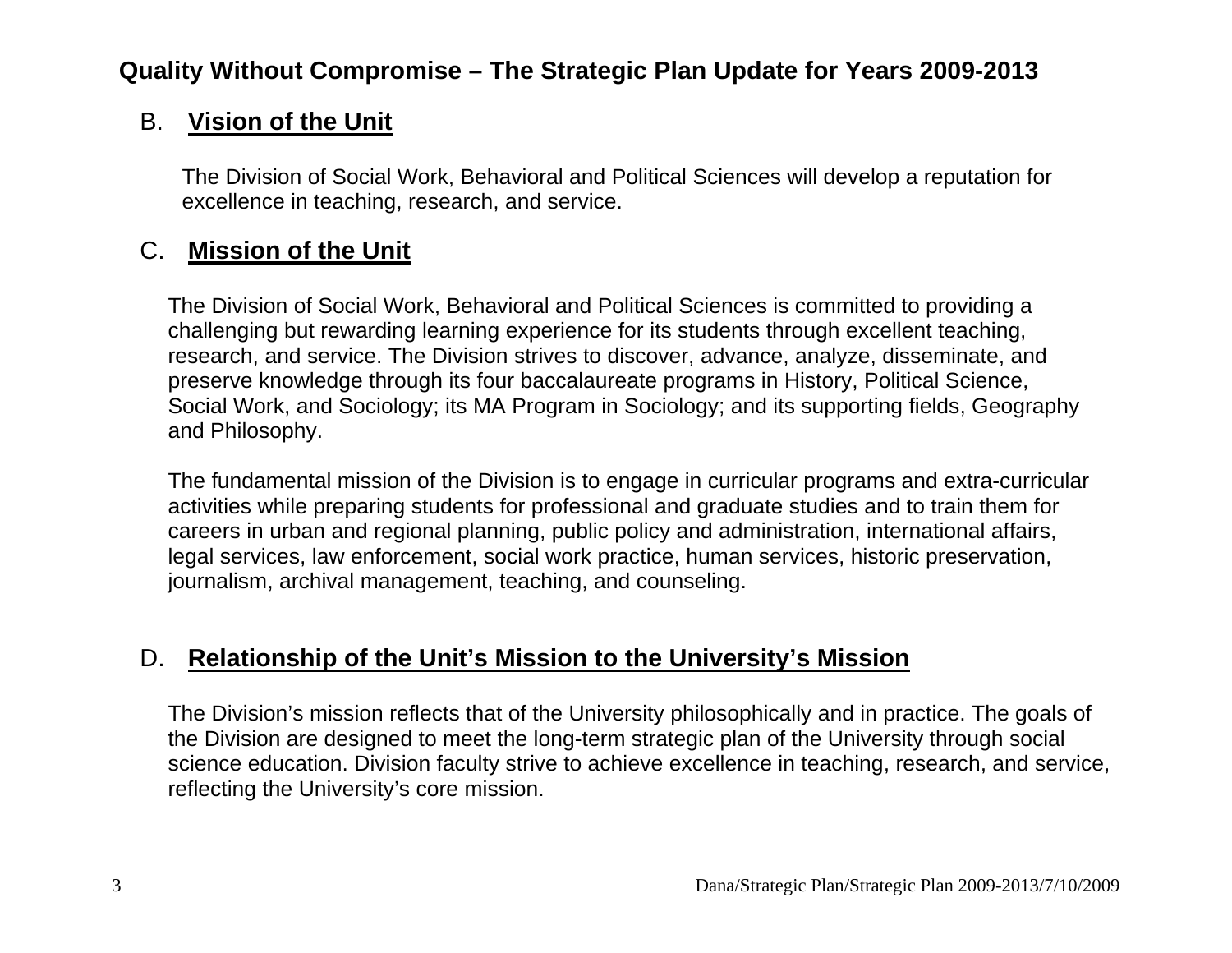## E. **Current Organizational Structure**

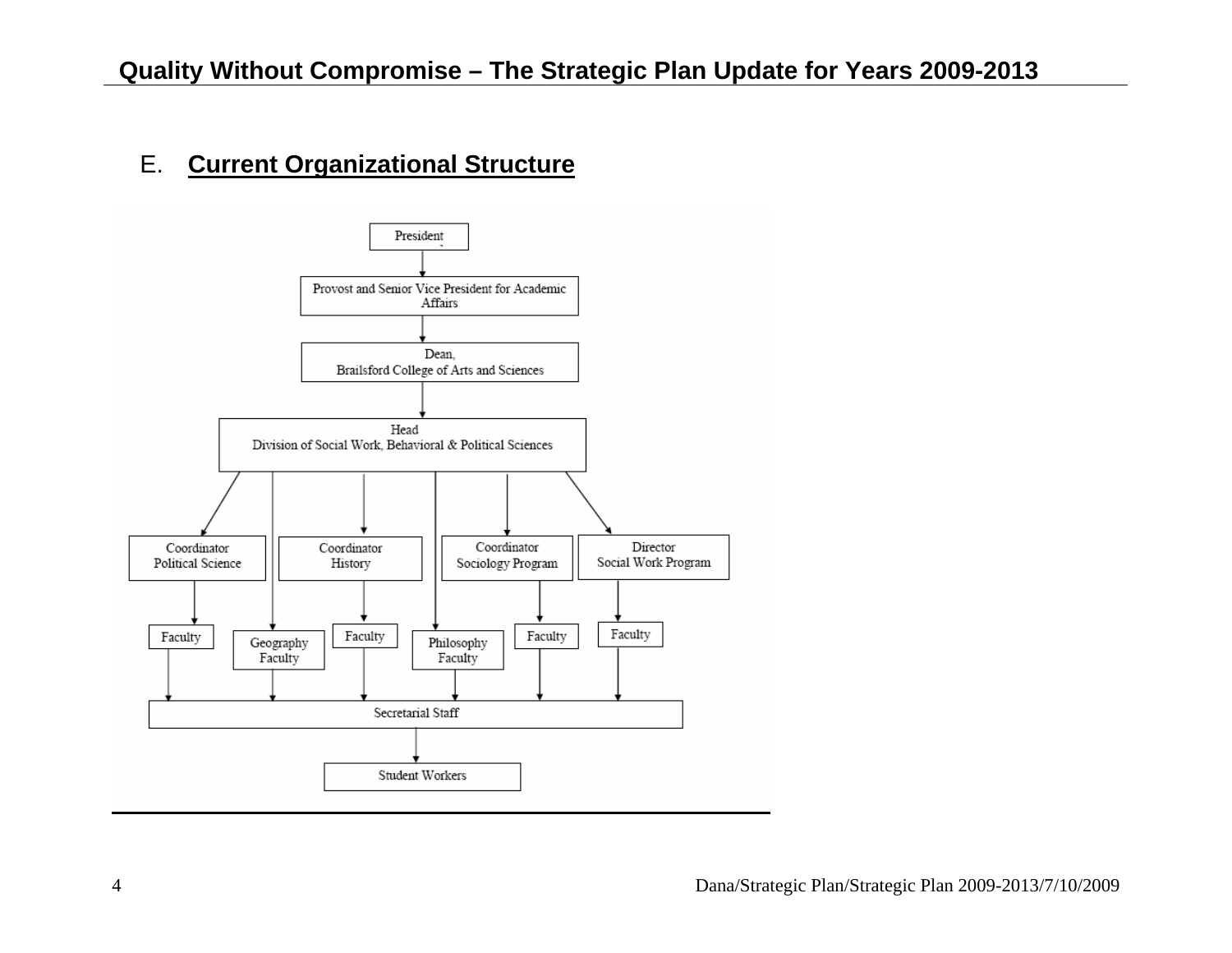#### F. **Unit's Support of the University's Core Values**

#### *Access and Quality*

The Division will provide equal educational opportunity to underserved population groups and prepare students to succeed in advanced degree programs as well as in the workforce. *Diversity*

The Division is committed to the fulfillment of its goals by educating both the academically talented and the under-prepared without regard to age, ethnicity, gender, national origin or socioeconomic background.

#### *Leadership*

The Division will implement programs and services to inspire and guide students, faculty, and staff in developing their leadership skills.

#### *Relevance*

The Division will respond to the need for highly literate, technologically competent graduates who are ready to excel in the 21st century work force.

#### *Social Responsibility*

The Division will promote active participation by faculty, staff and students in constructive social change through volunteerism, community learning, and civic action.

#### *Accountability*

The Division's faculty, staff and students will uphold the TAMU System's academic and ethical standards inside and outside the classroom.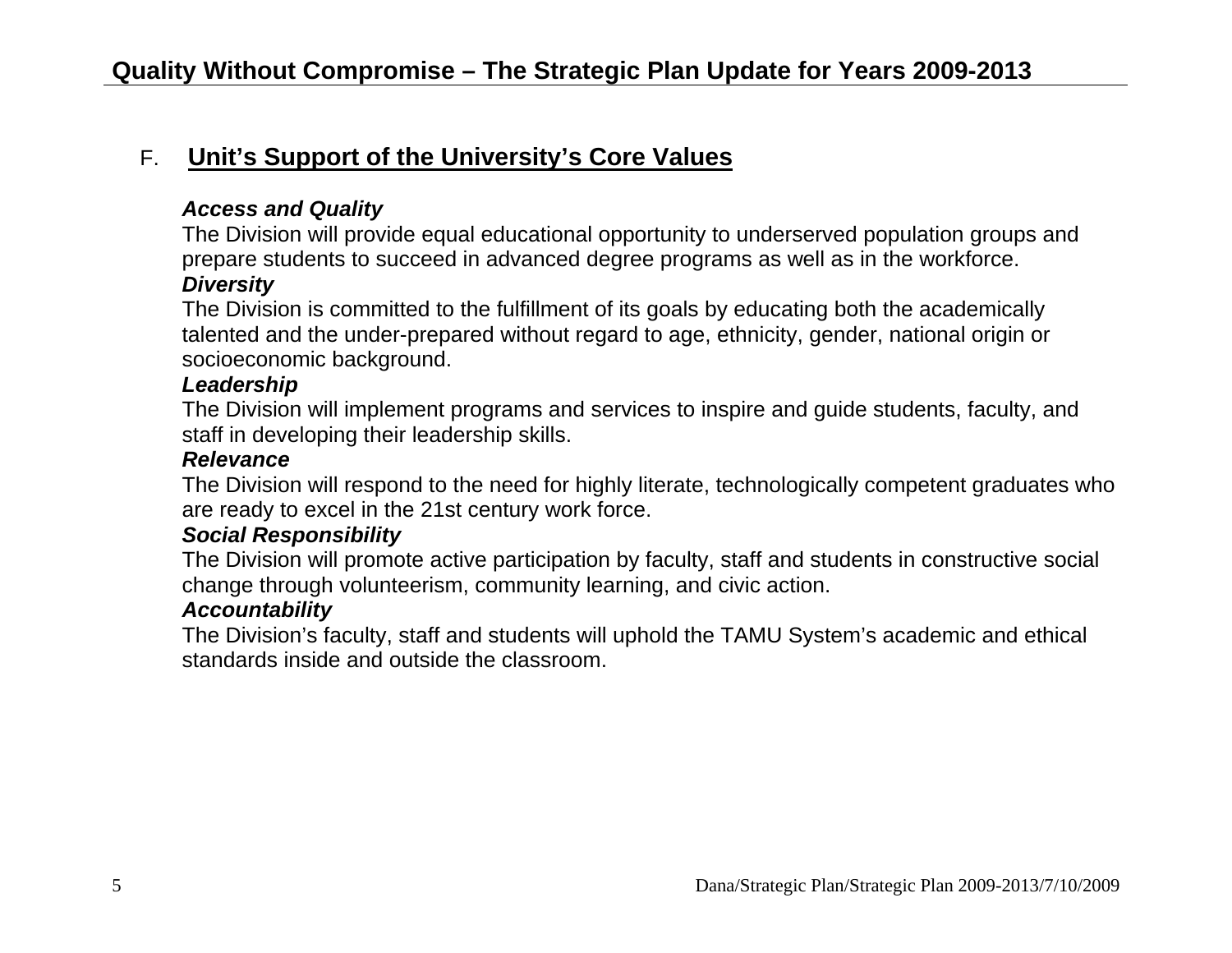**G-1. The Past: Major Outcome Achievements and Changes Since 2004 (Excluding Degree Program Outcomes Reported on Forms A-1) University Goal # 1 (Higher quality programs)** 

| Unit Goal #1                                                          | <b>Objectives/Outcomes</b>                                                                                                               | Methods of<br><b>Assessment</b><br>and Year                                                                                                                                                   | <b>Evidence</b><br>(Form and Location)                                                                                                                      | Outcome to be<br>continued in<br>2009-2013 Cycle<br>$Y = Yes$<br>$N=NO$ |
|-----------------------------------------------------------------------|------------------------------------------------------------------------------------------------------------------------------------------|-----------------------------------------------------------------------------------------------------------------------------------------------------------------------------------------------|-------------------------------------------------------------------------------------------------------------------------------------------------------------|-------------------------------------------------------------------------|
| Assess and/or evaluate<br>both undergraduate and<br>graduate programs | Improved performance of<br>students in degree programs.<br>To prepare students for the job<br>market or for pursuing<br>advanced degrees | <b>Direct</b><br>Assessment<br>Measures<br><b>Pre-Post Tests</b><br>(2007)<br>Research<br><b>Rubrics (2008)</b><br>Indirect<br>Assessment<br><b>Measures</b><br><b>Exit Surveys</b><br>(2005) | <b>Assessment Plans</b><br><b>Assessment Reports</b><br>New course syllabi<br>On File in DSWBPS<br>On File with Program Coordinators and in<br>102 Woolfolk | Yes                                                                     |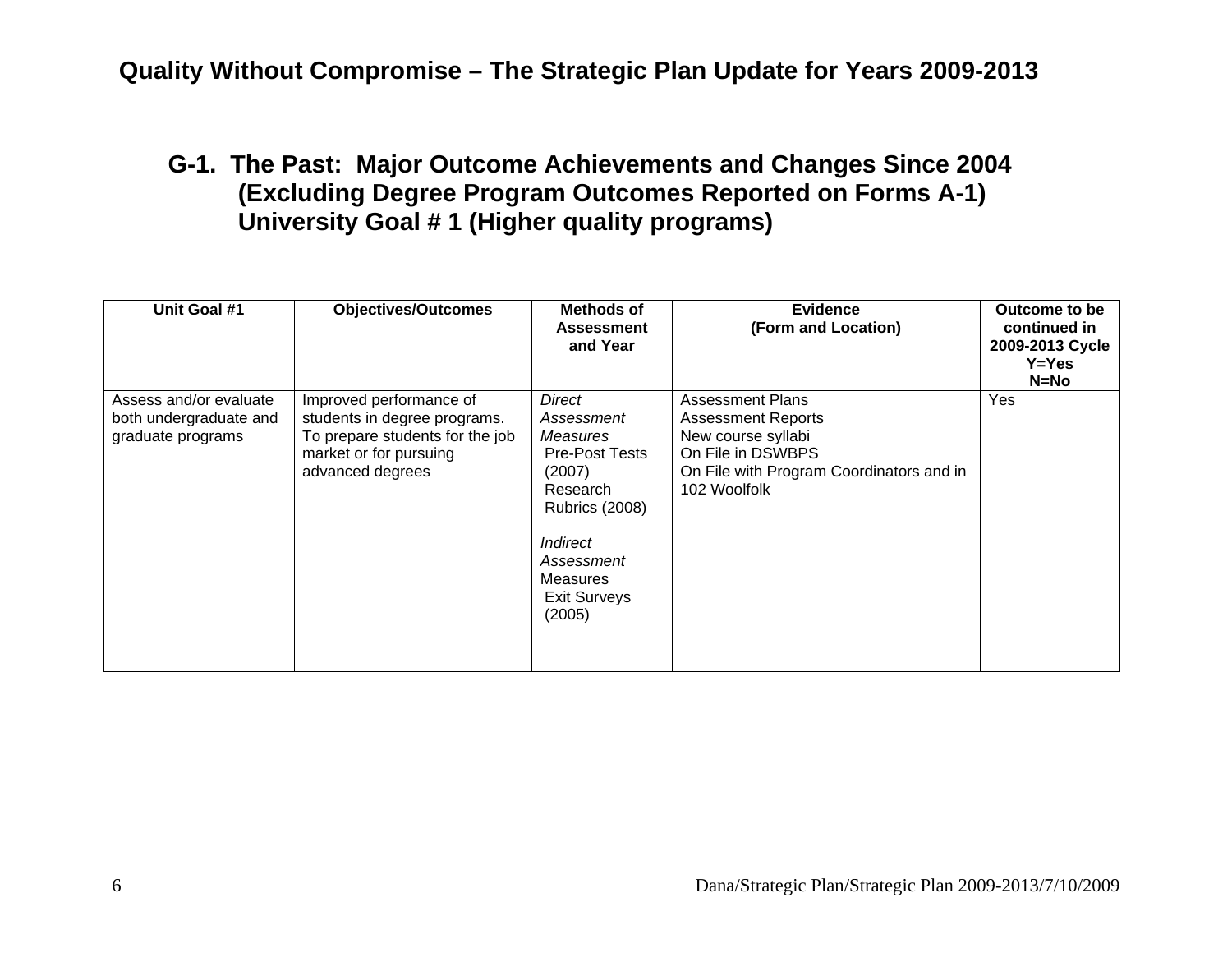#### **G-1. The Past: Major Outcome Achievements and Changes Since 2004 (Excluding Degree Program Outcomes Reported on Forms A-1) University Goal # 1 (Higher quality programs) & #6 (Promote Research)**

| Unit Goal #2                                                       | <b>Objectives/Outcomes</b>                                                                                                                                                                                                                                  | <b>Methods of</b><br><b>Assessment</b><br>and Year<br>$(2004 - 2008)$                                                                                                                                                                                                                                                                                             | <b>Evidence</b><br>(Form and Location)                                            | Outcome to be<br>continued in<br>2009-2013 Cycle<br>$Y = Yes$<br>$N = No$ |
|--------------------------------------------------------------------|-------------------------------------------------------------------------------------------------------------------------------------------------------------------------------------------------------------------------------------------------------------|-------------------------------------------------------------------------------------------------------------------------------------------------------------------------------------------------------------------------------------------------------------------------------------------------------------------------------------------------------------------|-----------------------------------------------------------------------------------|---------------------------------------------------------------------------|
| Promote increased<br>faculty involvement in<br>research activities | Increase scholarly production in<br>the form of publications<br>Increase faculty participation in<br>professional conferences<br>Increase presentations at<br>professional conferences<br>Engage in grant proposal<br>writing<br>Other scholarly activities | Faculty<br>Evaluation<br>Instrument<br>Number of<br>scholarly<br>publications<br>Number of<br>professional<br>conferences<br>attended<br>Number of<br>professional<br>presentations<br>Number of grant<br>applications<br>submitted<br>Number of grants<br>received (amount<br>of financial<br>awards<br>generated by<br>grants)<br>Other scholarly<br>activities | Faculty evaluation instrument, located in<br>Division Head's Office, Woolfolk 102 | Yes                                                                       |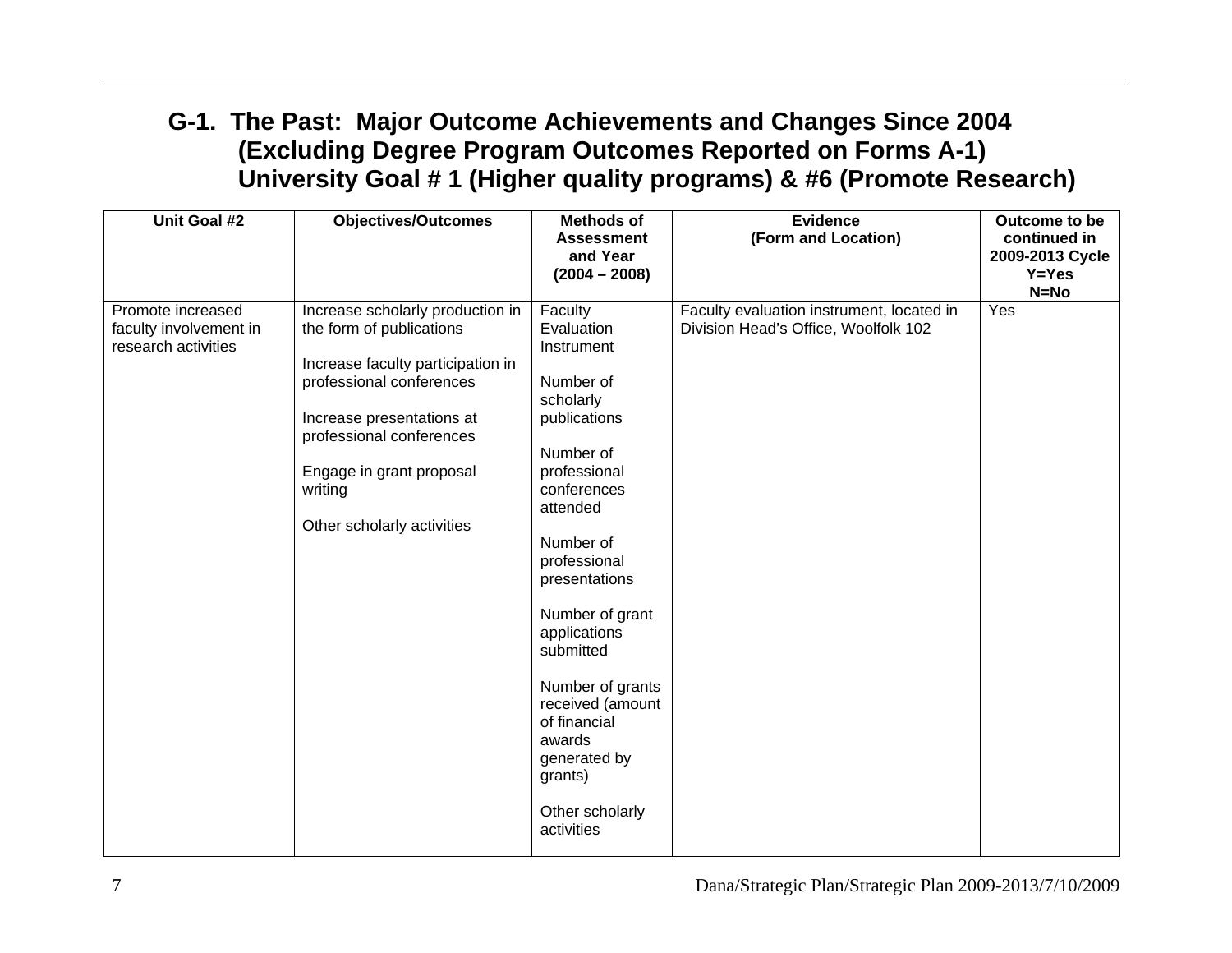#### **G-1. The Past: Major Outcome Achievements and Changes Since 2004 (Excluding Degree Program Outcomes Reported on Forms A-1) University Goal #2 (expand access) & #8 (extend public service)**

| Unit Goal #3                                                                                             | <b>Objectives/Outcomes</b>                                                                                                                                              | <b>Methods of</b><br><b>Assessment</b><br>and Year | <b>Evidence</b><br>(Form and Location)                                 | Outcome to be<br>continued in<br>2009-2013 Cycle<br>$Y = Yes$<br>$N=NO$ |
|----------------------------------------------------------------------------------------------------------|-------------------------------------------------------------------------------------------------------------------------------------------------------------------------|----------------------------------------------------|------------------------------------------------------------------------|-------------------------------------------------------------------------|
| Establish and maintain<br>articulation agreements<br>with community colleges<br>in the surrounding areas | By fall 2008, increase<br>community college transfers by<br>5%                                                                                                          | Transfer,<br>enrollment data<br>$(2004 - 2008)$    | Office of Institutional Research                                       | No                                                                      |
|                                                                                                          | Establish articulation<br>agreements between PVAMU<br>and local community colleges<br>Increase enrollment through<br>transfer students from local<br>community colleges | # of Articulation<br>Agreements<br>(2004)          | Lenice Brown, Office of Recruitment,<br>Marketing and Special Programs |                                                                         |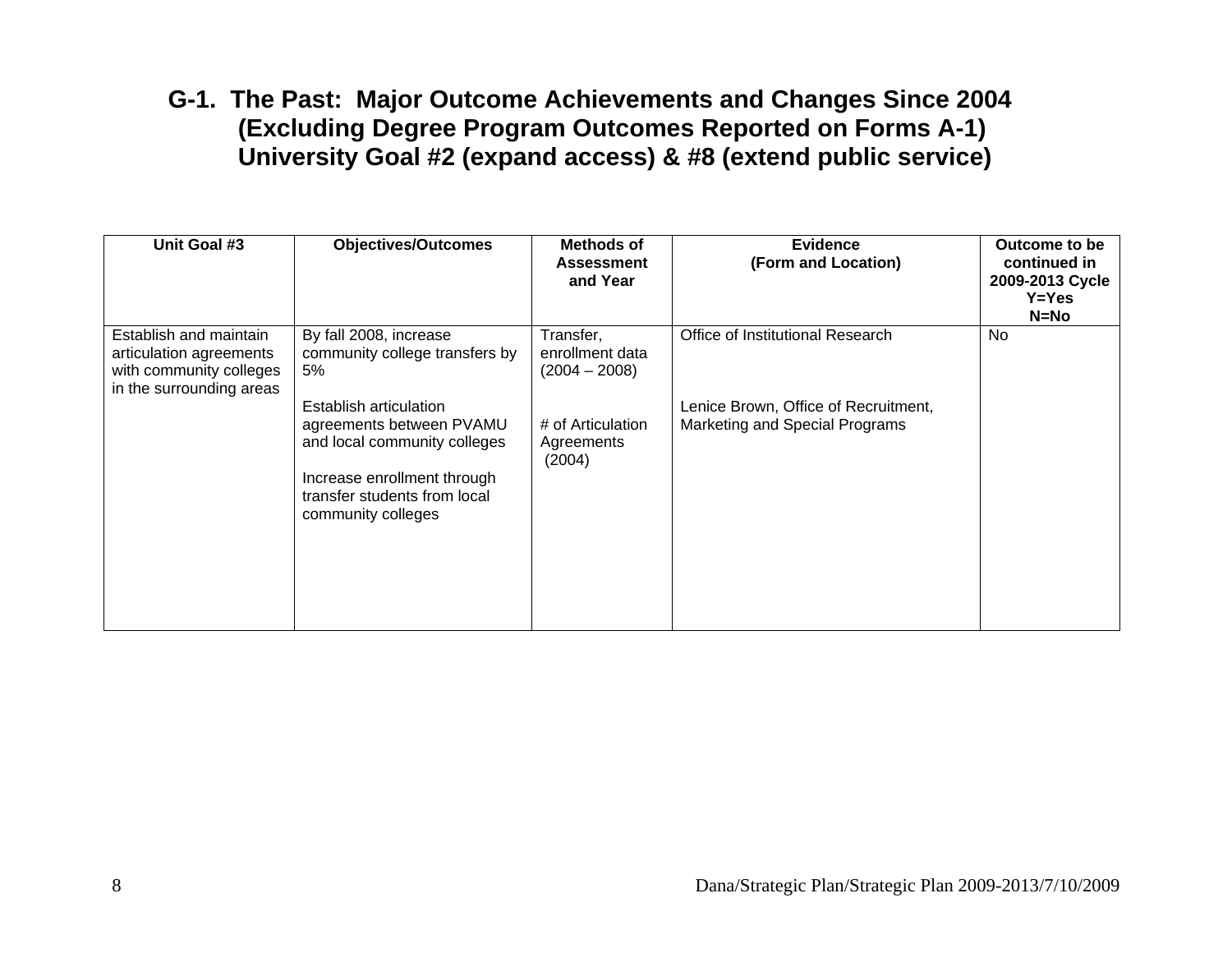#### **G-1. The Past: Major Outcome Achievements and Changes Since 2004 (Excluding Degree Program Outcomes Reported on Forms A-1) University Goal # 2 (educational access)**

| Unit Goal #4                                                                                                                                    | <b>Objectives/Outcomes</b>                                                                                                                                                                                            | Methods of<br><b>Assessment</b><br>and Year                                                                                                                                                                                                                                                                | <b>Evidence</b><br>(Form and Location)                                                                                                                                                     | Outcome to be<br>continued in<br>2009-2013 Cycle<br>$Y = Yes$<br>$N=NO$ |
|-------------------------------------------------------------------------------------------------------------------------------------------------|-----------------------------------------------------------------------------------------------------------------------------------------------------------------------------------------------------------------------|------------------------------------------------------------------------------------------------------------------------------------------------------------------------------------------------------------------------------------------------------------------------------------------------------------|--------------------------------------------------------------------------------------------------------------------------------------------------------------------------------------------|-------------------------------------------------------------------------|
| Publicize the four degree<br>programs (Political<br>Science, History,<br>Sociology, Social Work)<br>through effective<br>promotional strategies | Increase the number of majors<br>in the DSWBPS's four degree<br>programs<br>Enhance the DSWBPS's<br>visibility<br>Strengthen the DSWBPS's<br>reputation in the professional<br>fields represented in the<br>division. | Enrollment<br>figures of Majors<br>& Minors (2004 -<br>2008)<br>Visits to area<br>high schools<br>$(2006 - 2008)$<br>Number of<br><b>PVAMU Majors</b><br>Fairs attended<br>(2004 – 2008)<br>Number of<br>contacts<br>generated from<br>high school visits<br>and the PVAMU<br>Majors Fair (2006<br>$-2008$ | Enrollment data for division (College of<br>Arts & Sciences Recruitment Office)<br><b>DSWBPS</b> website<br>http://www.pvamu.edu/pages/403.asp<br>Division data files (Woolfolk, Room 102) | <b>No</b>                                                               |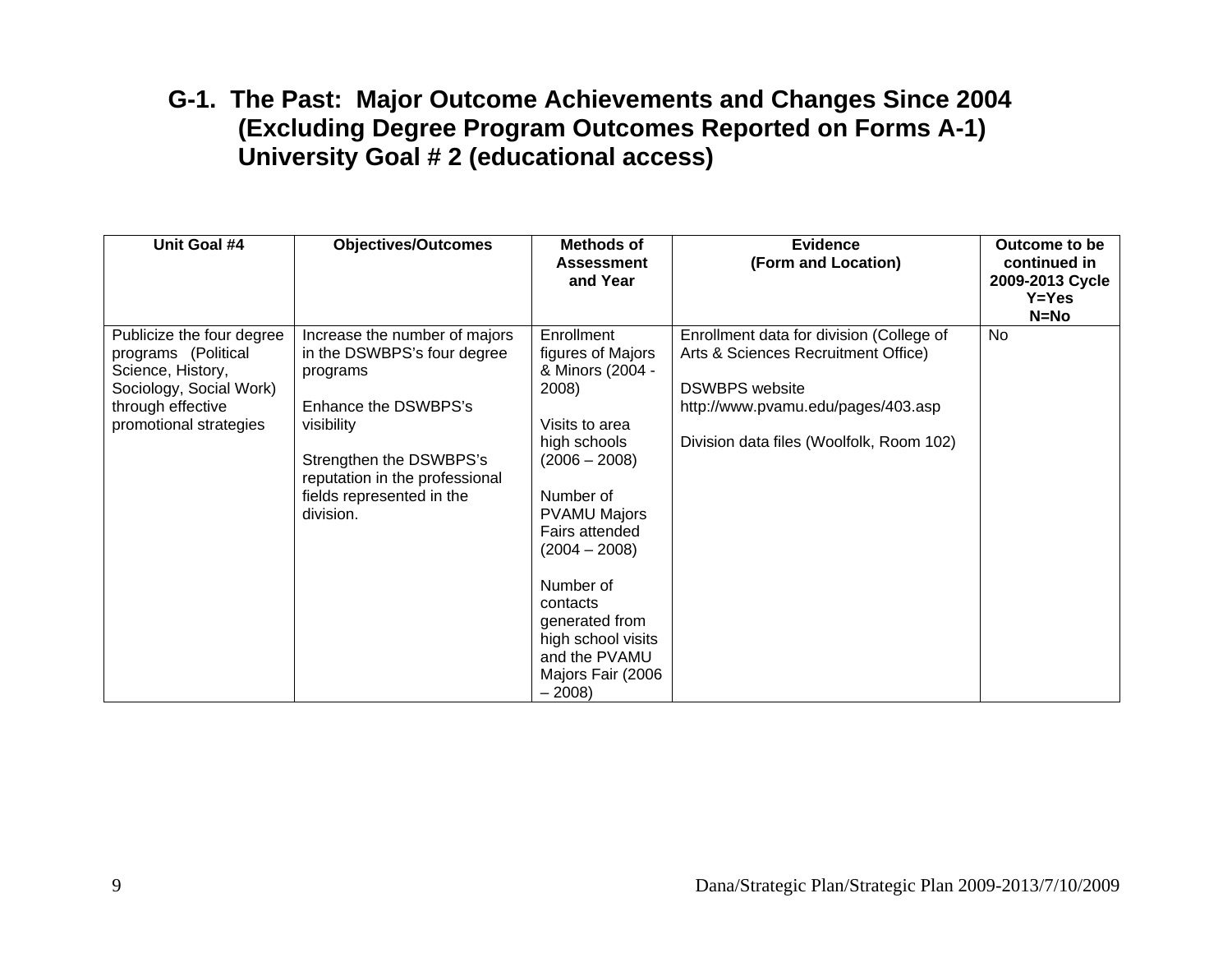#### **G-1. The Past: Major Outcome Achievements and Changes Since 2004 (Excluding Degree Program Outcomes Reported on Forms A-1) University Goal # 2 (expand access) & #4 (enhance honor ed'l programs)**

| Unit Goal #5                         | <b>Objectives/Outcomes</b>                                                                                                                                                                                                                                       | Methods of<br><b>Assessment</b><br>and Year<br>$(2004 - 2008)$                                                                                | <b>Evidence</b><br>(Form and Location)                                                                                                                                                                         | Outcome to be<br>continued in<br>2009-2013 Cycle<br>$Y = Yes$<br>$N=NO$ |
|--------------------------------------|------------------------------------------------------------------------------------------------------------------------------------------------------------------------------------------------------------------------------------------------------------------|-----------------------------------------------------------------------------------------------------------------------------------------------|----------------------------------------------------------------------------------------------------------------------------------------------------------------------------------------------------------------|-------------------------------------------------------------------------|
| Increase student<br>retention rates. | By Fall 2008, recruitment and<br>retention of majors will have<br>resulted in an increase of<br>majors to a minimum of<br>55 in History;<br>110 in Political Science;<br>75 in Sociology;<br>150 in Social Work; and<br>40 in the graduate Sociology<br>program. | <b>Retention figures</b><br>as direct<br>measure<br>Degrees awarded<br>as indirect<br>measure<br>Enrollment<br>figures as indirect<br>measure | Retention figures (Institutional Research)<br>Enrollment Data (Institutional Research)<br>Degrees Awarded (Institutional Research)<br>Degree Programs on file with Program<br>Coordinators and in 102 Woolfolk | Yes, but in<br>modified form<br>(see below)                             |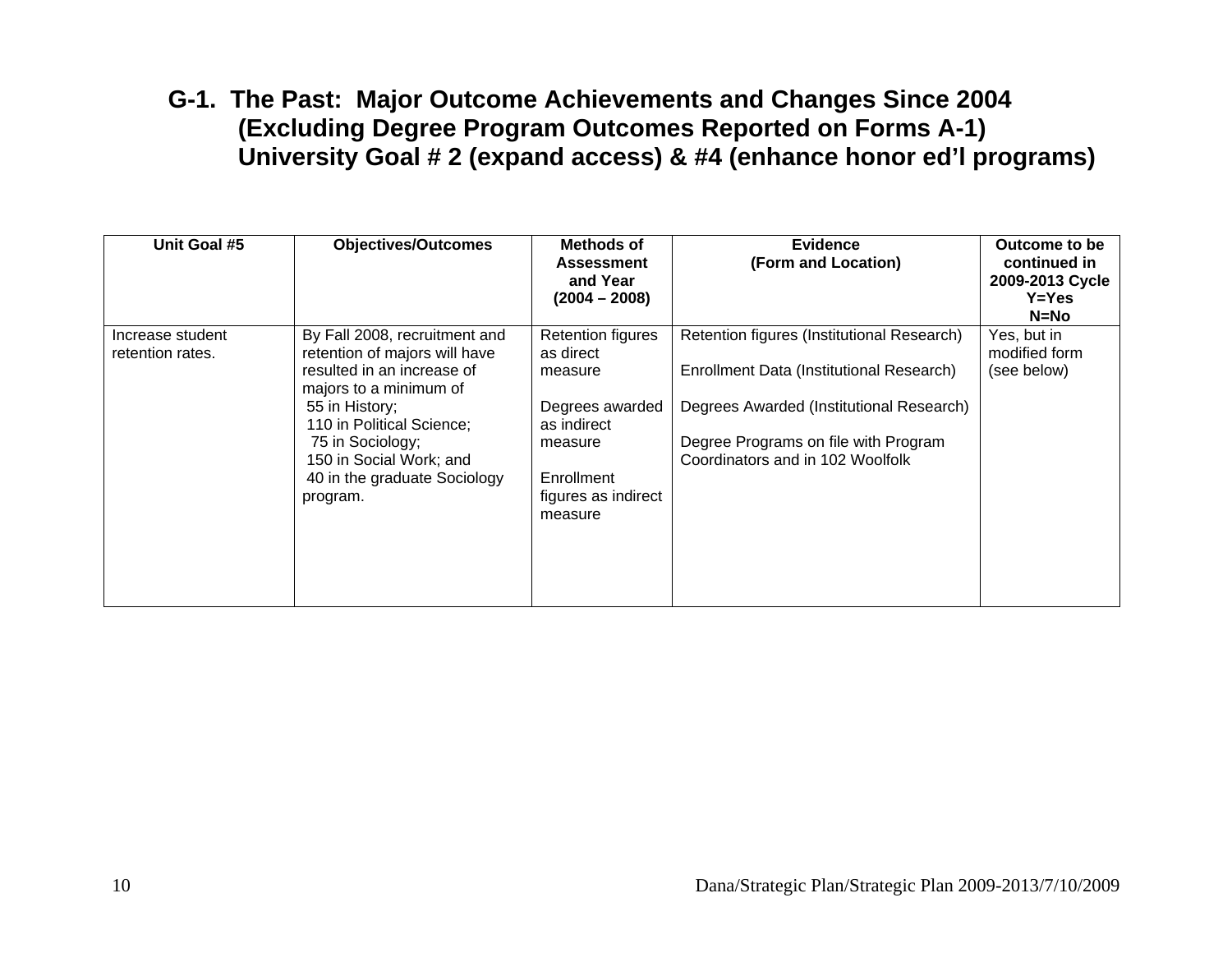#### **G-1. The Past: Major Outcome Achievements and Changes Since 2004 (Excluding Degree Program Outcomes Reported on Forms A-1) University Goal # 1 (Higher quality programs) & #3 (Strengthen faculty productivity)**

| Unit Goal #6                                                                                              | <b>Objectives/Outcomes</b>                                                                                                                                                                                                              | <b>Methods of</b><br><b>Assessment</b><br>and Year                                                                                                                                                                                                                                                                                                 | <b>Evidence</b><br>(Form and Location)                                                                                                                                                                                                                                                                                                                | Outcome to be<br>continued in<br>2009-2013 Cycle<br>$Y = Yes$<br>$N=NO$ |
|-----------------------------------------------------------------------------------------------------------|-----------------------------------------------------------------------------------------------------------------------------------------------------------------------------------------------------------------------------------------|----------------------------------------------------------------------------------------------------------------------------------------------------------------------------------------------------------------------------------------------------------------------------------------------------------------------------------------------------|-------------------------------------------------------------------------------------------------------------------------------------------------------------------------------------------------------------------------------------------------------------------------------------------------------------------------------------------------------|-------------------------------------------------------------------------|
| Implement technology<br>training for faculty to<br>facilitate integration in<br>the instructional process | Increase the integration of<br>technology into teaching and<br>learning<br>Increase the number of courses<br>taught through distance<br>learning education by 5 %<br>Fully integrate technology in the<br>delivery of academic services | Number of<br>computers in labs<br>$(2003 - 2005)$<br>Number of<br>portable<br>projectors and<br>laptops $(2004 -$<br>2008)<br>Number of faculty<br>who have been<br>technology<br>trained $(2004 -$<br>2008)<br>Number of web-<br>assisted and<br>web-based<br>courses (2004 -<br>2008)<br>Number of<br>computer-based<br>courses (2004 -<br>2008) | Computers, laptops and projectors in<br>computer labs (102 Woolfolk)<br>Additional staff in second floor computer<br>lab (Woolfolk)<br>Distance education, web-based and web-<br>assisted courses (102 Woolfolk and listed<br>under Distance Learning at pvamu.edu)<br>GIS course, computer-based<br>HIST course web-based<br>SOCG courses, web-based | Yes                                                                     |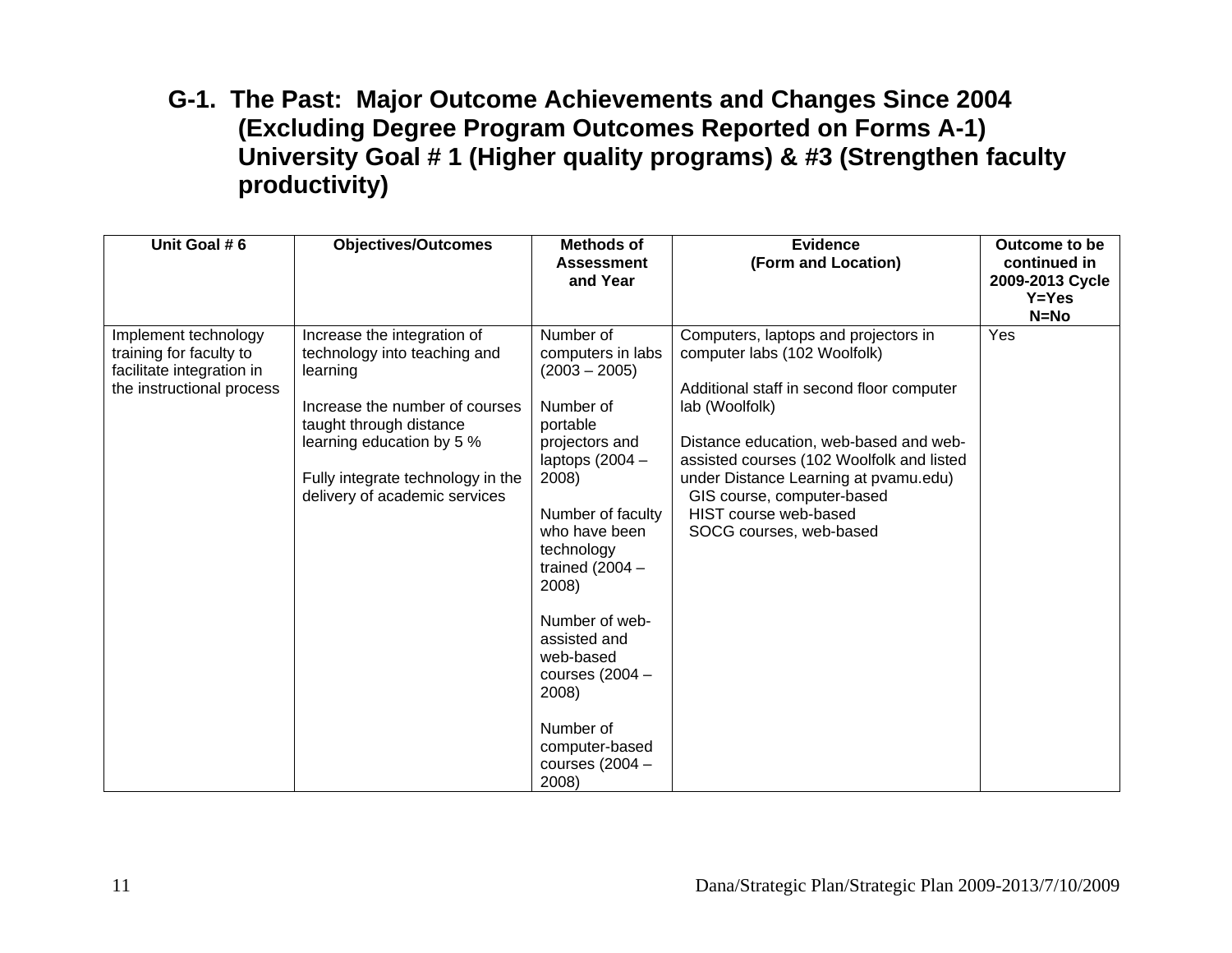#### **G-1. The Past: Major Outcome Achievements and Changes Since 2004 (Excluding Degree Program Outcomes Reported on Forms A-1) University Goal # 2 (expand access) & #8 (extend public service)**

| Unit Goal #7        | <b>Objectives/Outcomes</b>                    | <b>Methods of</b><br><b>Assessment</b><br>and Year | <b>Evidence</b><br>(Form and Location)        | Outcome to be<br>continued in<br>2009-2013 Cycle<br>$Y = Yes$<br>$N=NO$ |
|---------------------|-----------------------------------------------|----------------------------------------------------|-----------------------------------------------|-------------------------------------------------------------------------|
| Maintain and expand | Establish service learning as an              | The annual                                         | Faculty Syllabi (102 Woolfolk)                | Yes                                                                     |
| outreach activities | academic priority                             | faculty                                            |                                               |                                                                         |
|                     |                                               | performance                                        | <b>Faculty Evaluation Instrument Results</b>  |                                                                         |
|                     | Strengthen and increase                       | instrument (2004                                   | pertaining to service (102 Woolfolk)          |                                                                         |
|                     | community outreach programs                   | $-2008$                                            |                                               |                                                                         |
|                     |                                               |                                                    | Division Programs (102 Woolfolk)              |                                                                         |
|                     | Establish links to the                        | A questionnaire                                    |                                               |                                                                         |
|                     | surrounding community                         | submitted to                                       | Marshall Grant Connecting University and      |                                                                         |
|                     |                                               | faculty members<br>regarding their                 | area High School (Dr. Kumar, 326<br>O'Banion) |                                                                         |
|                     | Increase community<br>participation in DSWBPS | involvement in                                     |                                               |                                                                         |
|                     | programs                                      | outreach                                           | Division files including correspondence       |                                                                         |
|                     |                                               | activities (2008)                                  | (email, letters, etc.) (102 Woolfolk)         |                                                                         |
|                     | Promote ethnic/cultural                       |                                                    |                                               |                                                                         |
|                     | awareness on the PVAMU                        | SOWK field                                         |                                               |                                                                         |
|                     | Campus                                        | agency                                             |                                               |                                                                         |
|                     |                                               | evaluation                                         | 400 hours completed and feedback              |                                                                         |
|                     |                                               | instrument (2004                                   | recorded on SOWK field evaluation             |                                                                         |
|                     |                                               | $-2008$                                            | instrument (stored in SOWK Director's         |                                                                         |
|                     |                                               |                                                    | office)                                       |                                                                         |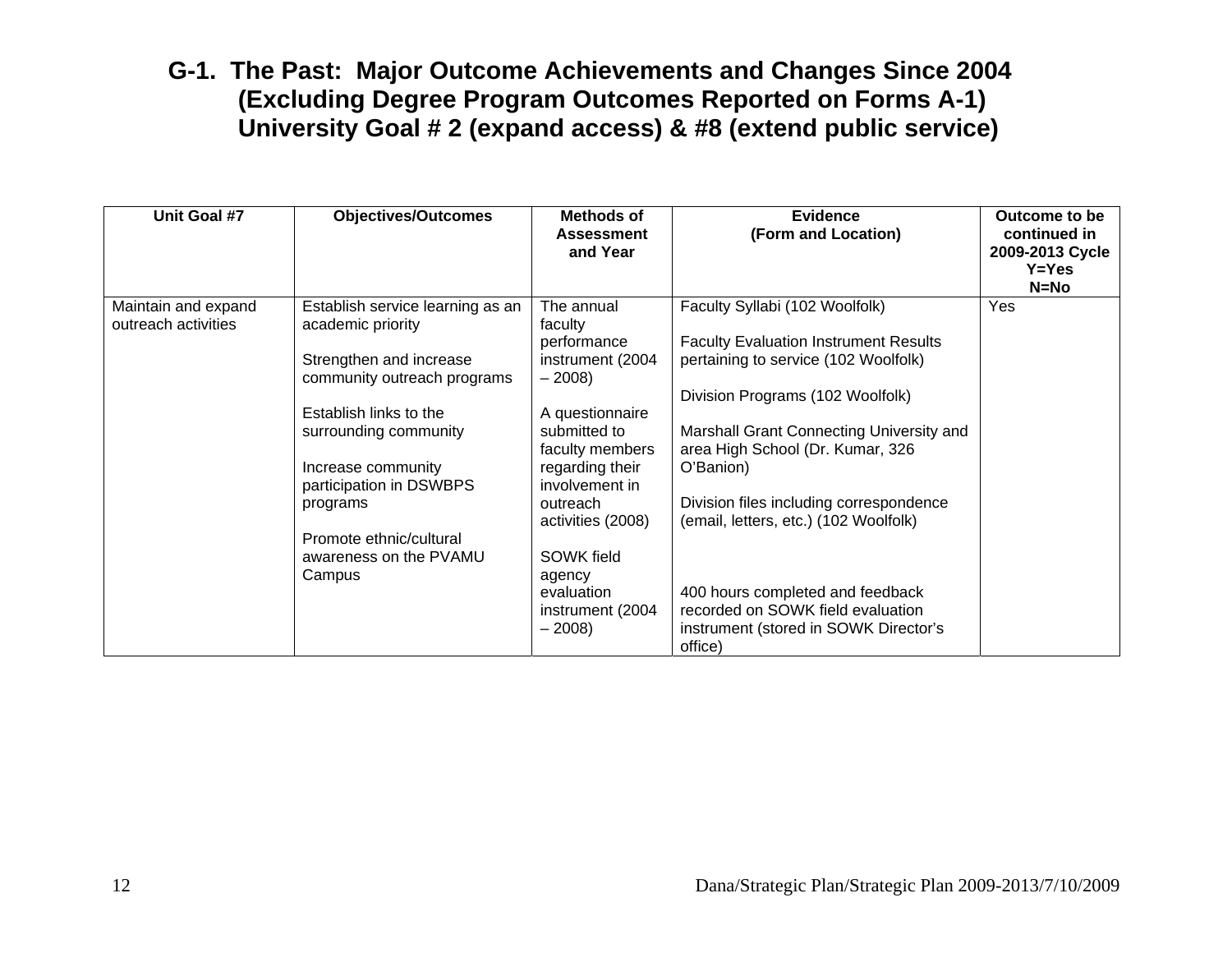#### **G-1-1. The Past 2004-2008: Main Student Learning Program Outcomes Assessment Summary (Schools, Colleges, Developmental Education, Under Graduate Medical Academy)**

#### **Program: HISTORY**

| Referring to Forms A-1, Describe changes made to                                                                                                                                                                                                                                                                                                           | Year(s)               | <b>Documentation</b>                                                                                                        | <b>Document</b><br><b>Contact Person,</b>                                                                                                |
|------------------------------------------------------------------------------------------------------------------------------------------------------------------------------------------------------------------------------------------------------------------------------------------------------------------------------------------------------------|-----------------------|-----------------------------------------------------------------------------------------------------------------------------|------------------------------------------------------------------------------------------------------------------------------------------|
| improve student learning (e.g. curriculum,<br>technology, instructional methods, co-curricular                                                                                                                                                                                                                                                             | Change<br><b>Made</b> | <b>Supporting Change</b><br>(e.g. minutes, reports, statistical                                                             | <b>Location and</b>                                                                                                                      |
| activities, etc.)                                                                                                                                                                                                                                                                                                                                          |                       | profiles, test scores, etc.)                                                                                                | <b>Form</b>                                                                                                                              |
| Replaced Common Course Exams in HIST 1313, HIST<br>1323, HIST 1813, and HIST 1823 with Pre-test and Post-<br>test.                                                                                                                                                                                                                                         | 2007                  | History Program meeting minutes<br>(August 2007); Data Analysis Report<br>(2006-2007); Form A (August 2006-May<br>$2007$ ). | Kenneth W. Howell,<br>History Program meeting<br>minutes; Data Analysis Report;<br>Form A, located in Woolfolk 102<br>& 315.             |
| Changed method of assessing Objective 4 in the History<br>Program Assessment Plan:                                                                                                                                                                                                                                                                         | 2008                  | Form A (August 2007-May 2008);<br>Student Research Portfolios (Fall 2007);                                                  | Kenneth W. Howell,<br>Form A, located in Woolfolk                                                                                        |
| Revise the way Research Projects/Papers are<br>graded-changed to embedded course<br>assignments with a grading rubric designed by<br>the faculty. Instructor of record for the course<br>should be responsible for the grading of the<br>research papers/projects (rather than gathering<br>data on the papers from all the professors in the<br>program). |                       | Rubric for HIST 4903 (Fall 2007).                                                                                           | 102; student portfolios &<br>original grading rubrics located<br>in Woolfolk 315; updated<br>grading rubrics located on<br>TrueOutcomes. |
| Created a grading rubric utilizing TrueOutcomes<br>as a data collection tool for the research papers.                                                                                                                                                                                                                                                      |                       |                                                                                                                             |                                                                                                                                          |
| Curriculum Changes (added new History courses)<br>HIST 1343, HIST 2433, HIST 3233, HIST 4443                                                                                                                                                                                                                                                               | 2008                  | <b>History Program Meeting Minutes</b><br>(August 2007-December 2008)                                                       | James T. Jones, Woolfolk 102<br>& 320.                                                                                                   |
| Revised Program Assessment Plan - All program<br>objectives have embedded assessments assigned to<br>specific courses.                                                                                                                                                                                                                                     | 2008                  | History Program Meeting Minutes (Fall<br>2008)                                                                              | James T. Jones, Woolfolk 102<br>& 320.                                                                                                   |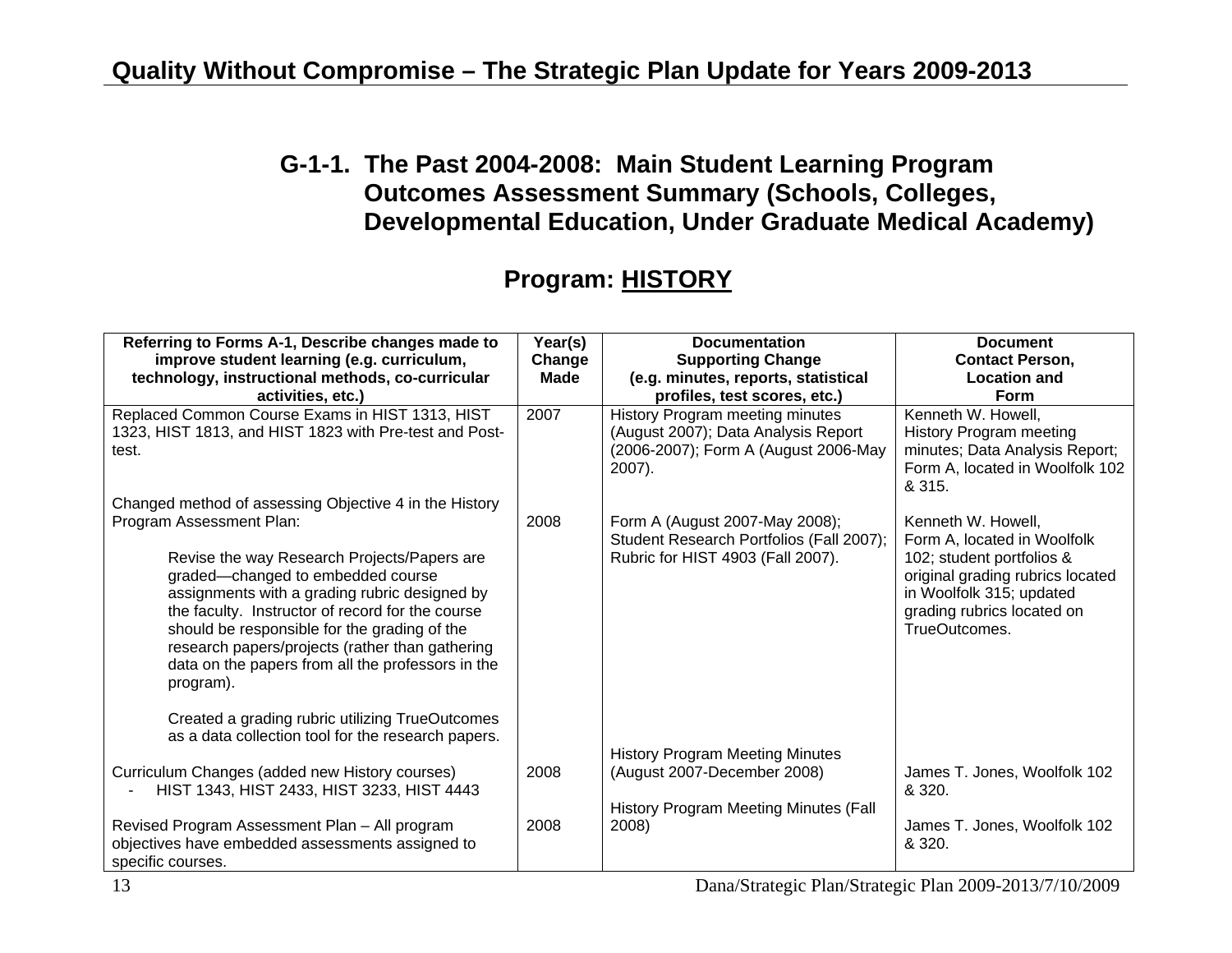#### **G-1-1. The Past 2004-2008: Main Student Learning Program Outcomes Assessment Summary (Schools, Colleges, Developmental Education, Under Graduate Medical Academy)**

#### **Program: POLITICAL SCIENCE**

| Referring to Forms A-1, Describe changes made                                                             | Year(s)  | <b>Documentation</b>                | <b>Document</b>                    |
|-----------------------------------------------------------------------------------------------------------|----------|-------------------------------------|------------------------------------|
| to improve student learning (e.g. curriculum,                                                             | Change   | <b>Supporting Change</b>            | <b>Contact Person,</b>             |
| technology, instructional methods, co-curricular                                                          | Made     | (e.g. minutes, reports, statistical | <b>Location and</b>                |
| activities, etc.)                                                                                         |          | profiles, test scores, etc.)        | <b>Form</b>                        |
| Common syllabus adoption and revision, and                                                                | 2006     | Program Assessment Plan             | Michael Nojeim, Program            |
| amended to include greater focus on constitutional                                                        |          |                                     | Coordinator, Woolfolk 303          |
| issues.                                                                                                   |          | <b>Program Meeting Minutes</b>      |                                    |
|                                                                                                           |          |                                     | Walle Engedayehu, Division Head,   |
| Common exam adopted and then modified                                                                     | 2002,    | University Catalogue                | Woolfolk 102                       |
|                                                                                                           | 2006     |                                     |                                    |
| Some exams in survey courses adopted as open                                                              |          | Post-Test Scores from POSC 1123 -   | http://www.pvamu.edu/pages/231.asp |
| book to encourage student reading and interaction                                                         | $2007 -$ | American Government II.             |                                    |
| with text.                                                                                                | 2008     |                                     |                                    |
|                                                                                                           | 2007     | ETS Scores from Major Subjects Test |                                    |
| Adopted new lower priced custom published textbook<br>to encourage student access, reading, and learning. |          | Common Syllabus and Common          |                                    |
|                                                                                                           |          | Exams, Form A-1s                    |                                    |
| Use of E-Courses to stimulate student use of                                                              | 2006     |                                     |                                    |
| technology and facilitate student learning.                                                               |          |                                     |                                    |
|                                                                                                           |          |                                     |                                    |
| Revised curriculum to increase the number of                                                              | 2007     |                                     |                                    |
| required majors SCH from 12 to 15.                                                                        |          |                                     |                                    |
|                                                                                                           |          |                                     |                                    |
| Added new major elective to the program, Political                                                        | 2008     |                                     |                                    |
| Studies through Film.                                                                                     |          |                                     |                                    |
|                                                                                                           |          |                                     |                                    |
| Instituted Co-Curricular programs by adding the Pre-                                                      | 2006     |                                     |                                    |
| Law Institute For Mentoring Students and the National                                                     |          |                                     |                                    |
| Model UN Club.                                                                                            |          |                                     |                                    |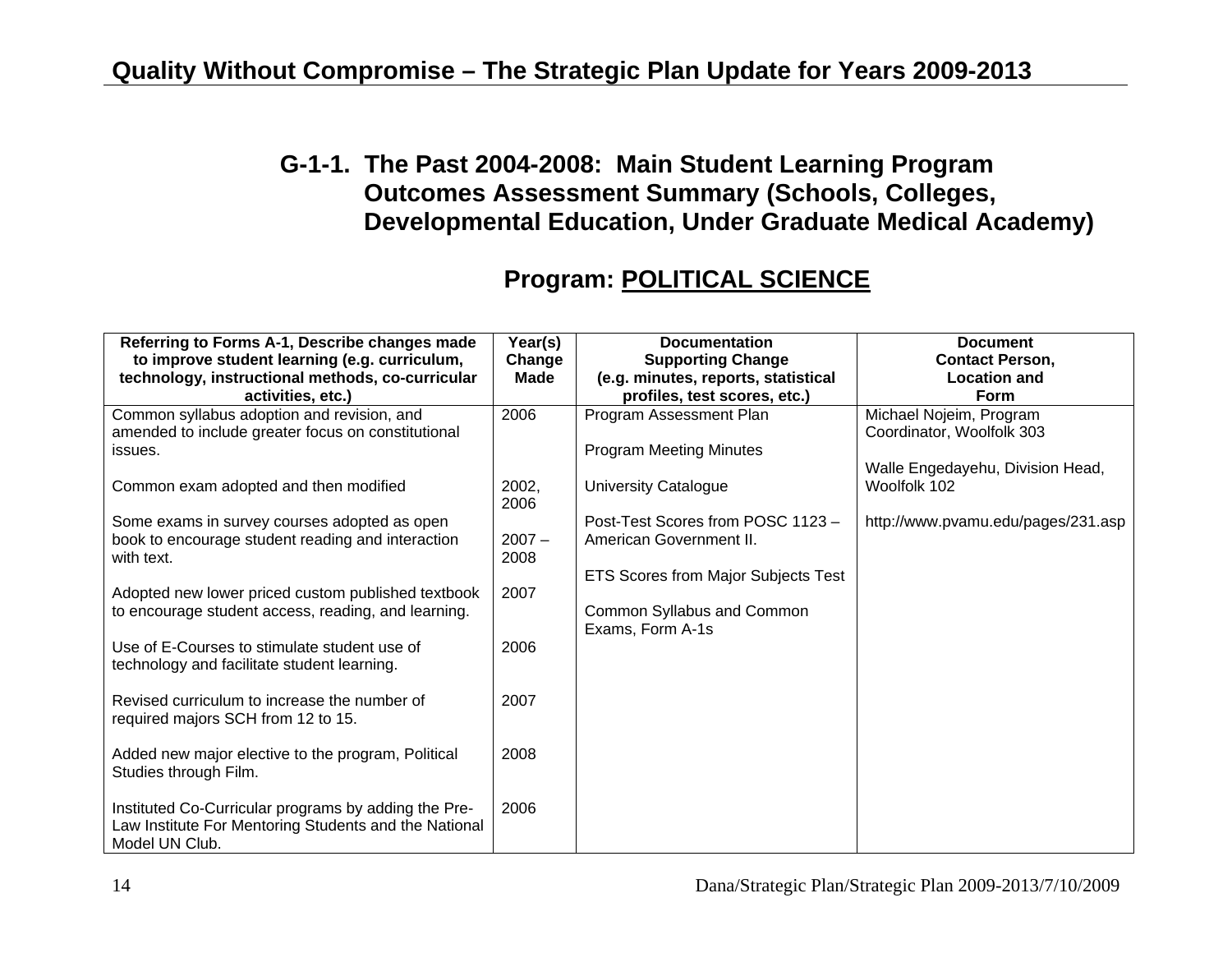#### **G-1-1. The Past 2004-2008: Main Student Learning Program Outcomes Assessment Summary (Schools, Colleges, Developmental Education, Under Graduate Medical Academy)**

| Referring to Forms A-1, Describe changes made to<br>improve student learning (e.g. curriculum,<br>technology, instructional methods, co-curricular<br>activities, etc.) | Year(s)<br>Change<br>Made | <b>Documentation</b><br><b>Supporting Change</b><br>(e.g. minutes, reports, statistical<br>profiles, test scores, etc.)                                                                                                           | <b>Document</b><br><b>Contact Person,</b><br><b>Location and</b><br><b>Form</b> |
|-------------------------------------------------------------------------------------------------------------------------------------------------------------------------|---------------------------|-----------------------------------------------------------------------------------------------------------------------------------------------------------------------------------------------------------------------------------|---------------------------------------------------------------------------------|
| Implemented curriculum changes to improve student<br>learning in the area of professional social work by<br>reducing language requirement from 12 SCH to 6 SCH.         | 2006                      | Evidence of old/previous degree plan<br>and new/changed degree plan<br>indicating language requirement<br>reduction and increase Social Work<br>education courses.                                                                | Dr. Felix O. Chima, Program<br>Director, 230 W.R. Banks                         |
| Enhanced co-curricular activities through service learning<br>opportunities.                                                                                            | $2006 -$<br>2008          | Social Work Action Club meeting<br>minutes.<br>Documents/memos noting student<br>participants at National Social Work<br>Conferences<br>Documentation/profiles of Food Drive<br>and Adopt-a-Family service learning<br>activities |                                                                                 |

#### **Program: SOCIAL WORK**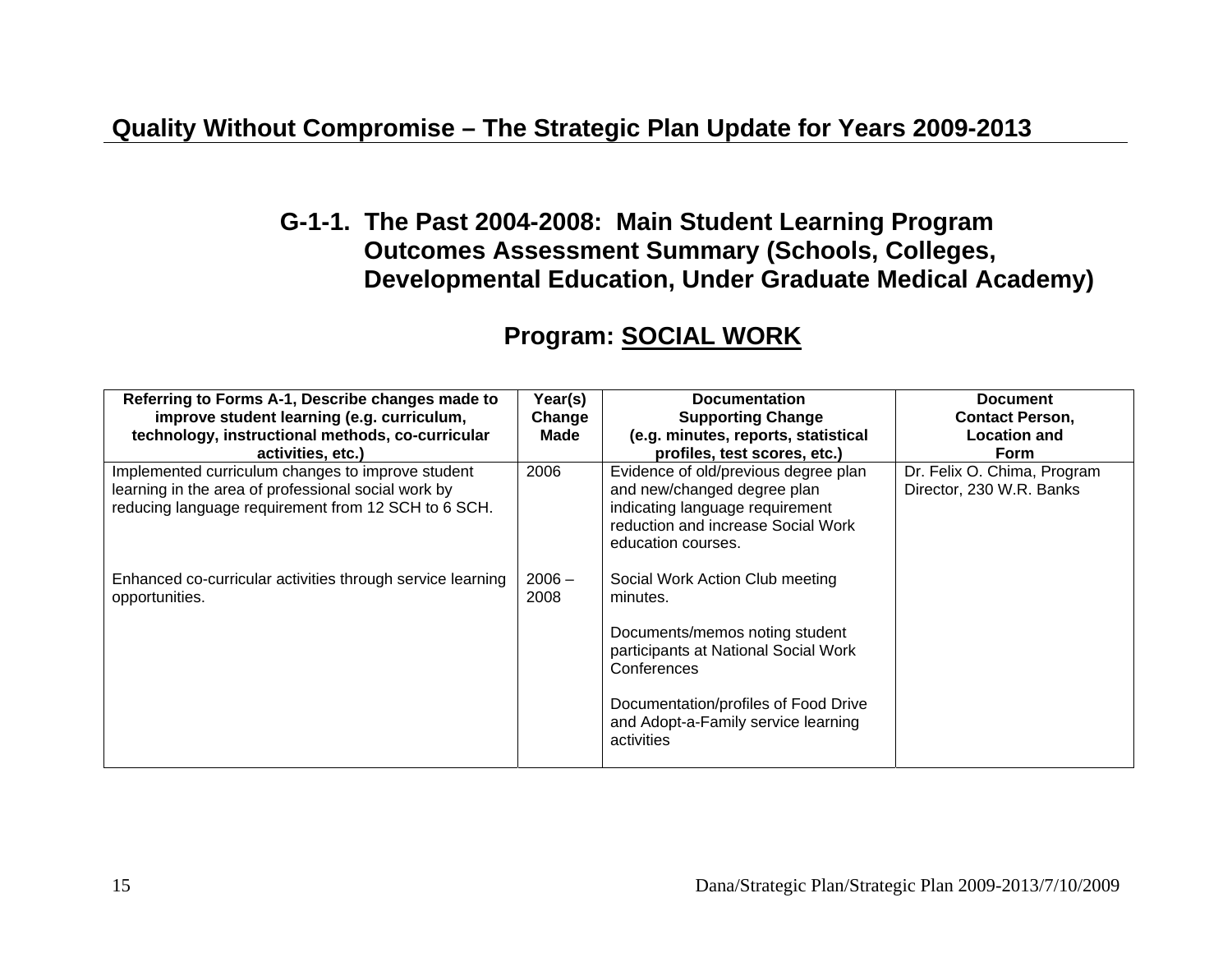#### **G-1-1. The Past 2004-2008: Main Student Learning Program Outcomes Assessment Summary (Schools, Colleges, Developmental Education, Under Graduate Medical Academy)**

#### **Program: SOCIOLOGY**

| Referring to Forms A-1, Describe changes made to<br>improve student learning (e.g. curriculum,                                      | Year(s)<br>Change | <b>Documentation</b><br><b>Supporting Change</b>                    | <b>Document</b><br><b>Contact Person,</b>             |
|-------------------------------------------------------------------------------------------------------------------------------------|-------------------|---------------------------------------------------------------------|-------------------------------------------------------|
| technology, instructional methods, co-curricular<br>activities, etc.)                                                               | Made              | (e.g. minutes, reports, statistical<br>profiles, test scores, etc.) | <b>Location and</b><br><b>Form</b>                    |
| Faculty identified and utilized technological resources to<br>reinforce the recognition of ethical issues in social<br>research.    | 2008              | Form A-1s                                                           | Kenyatta Phelps, Program<br>Coordinator, 305 Woolfolk |
| Faculty met and discussed the alignment of textbooks<br>with course and program objectives and ultimately<br>adopted new textbooks. | 2008              | Program Meeting minutes                                             | Walle Engedayehu, Division<br>Head, 102 Woolfolk      |
| Faculty incorporated supplemental instructional material<br>from the publisher.                                                     | 2008              |                                                                     |                                                       |
| Faculty increased curricular emphasis on theoretical<br>application in research processes.                                          | 2008              |                                                                     |                                                       |
| Faculty identified and utilized technological resources to<br>reinforce the recognition of ethical issues in social<br>research.    | 2008              |                                                                     |                                                       |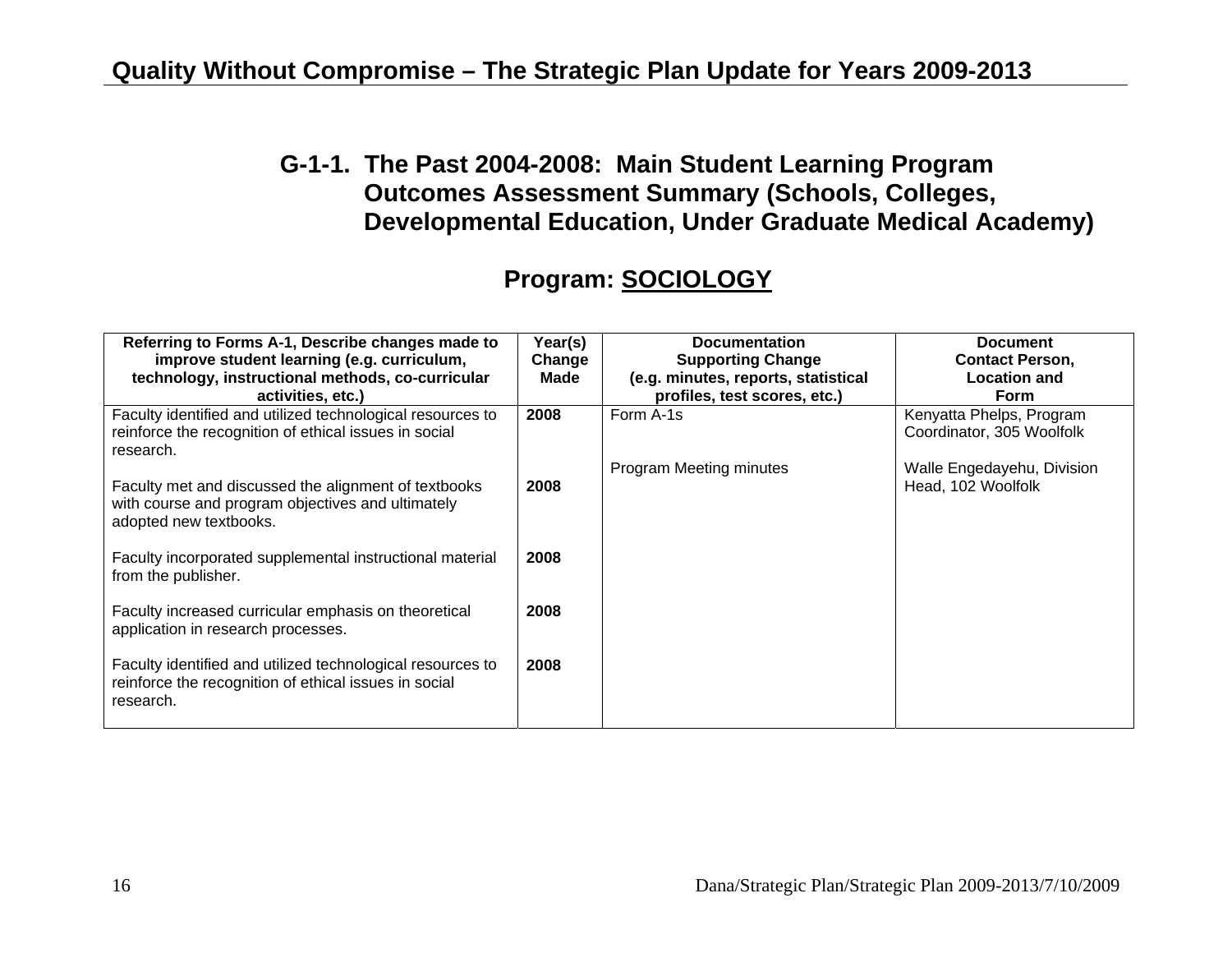#### **G-1-2. The Past: 2004-2008 Major Academic Program Destination Outcomes Assessment Summary (Schools, Colleges, Developmental Education, UMA)**

## **Program HISTORY**

| <b>Destination of Degree/Program Completers</b><br>(% to Graduate/Professional School,<br>% to Labor Force, etc)                                                                  | Year(s)<br><b>Assessed</b> | <b>Documentation</b><br>(e.g. statistical profiles, reports, etc.)        | <b>Document</b><br><b>Contact Person,</b><br><b>Location and</b><br><b>Form</b> |
|-----------------------------------------------------------------------------------------------------------------------------------------------------------------------------------|----------------------------|---------------------------------------------------------------------------|---------------------------------------------------------------------------------|
| 3 HIST graduates completed an exit interview:<br>None indicated acceptance to graduate school or<br>offers of employment.                                                         |                            |                                                                           |                                                                                 |
|                                                                                                                                                                                   | 2008                       | Data generated by Division Exit<br>Interview given to graduating seniors. | Michelle Brown, Woolfolk 202                                                    |
| 2 HIST graduates completed to an exit interview:<br>1 reported being accepted to graduate school<br>1 did not indicate acceptance to graduate school<br>or an offer of employment | 2009                       | Data generated by Division Exit<br>Interview given to graduating seniors. | Michelle Brown, Woolfolk 202                                                    |
|                                                                                                                                                                                   |                            |                                                                           |                                                                                 |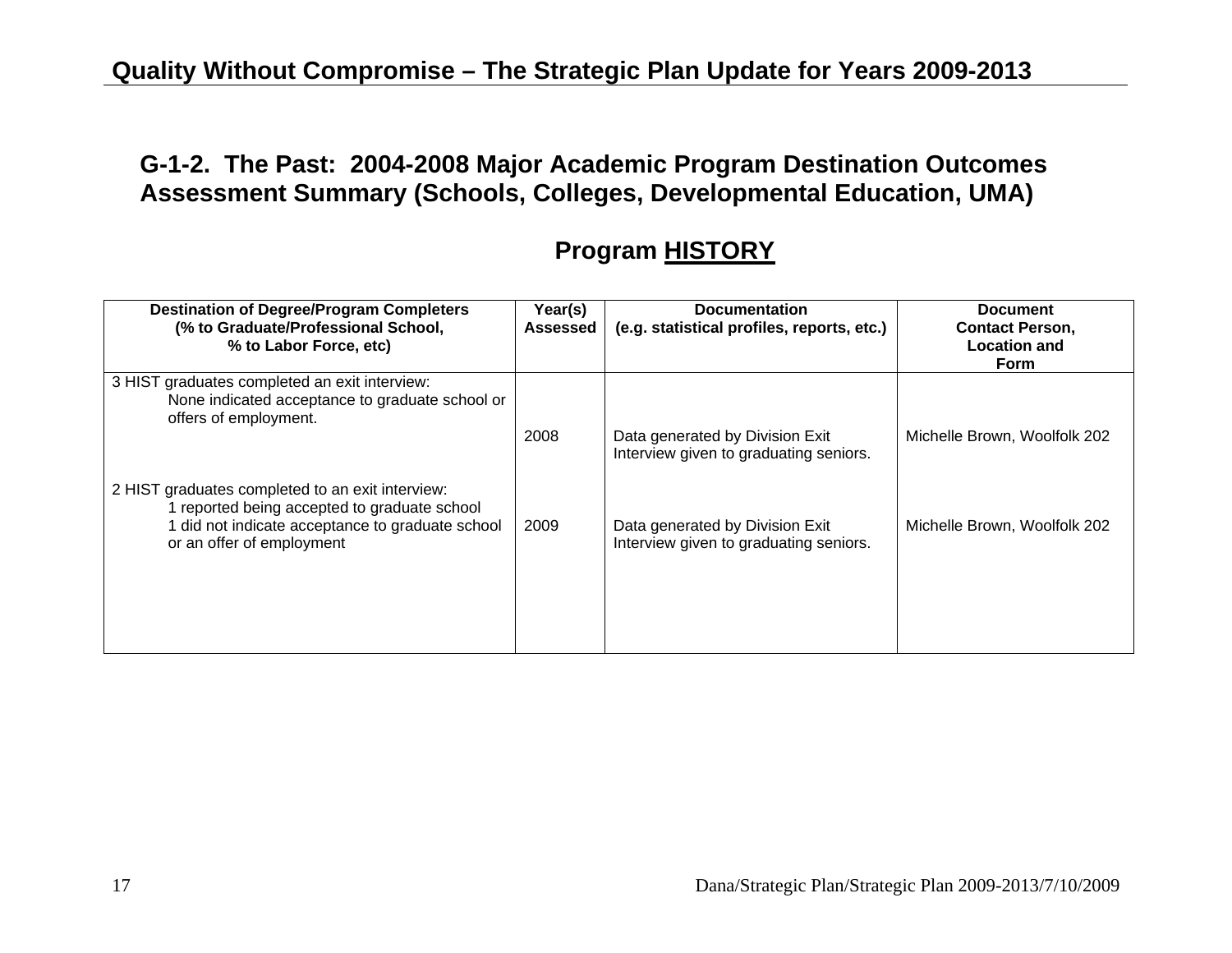#### **G-1-2. The Past: 2004-2008 Major Academic Program Destination Outcomes Assessment Summary (Schools, Colleges, Developmental Education, UMA)**

#### **Program POLITICAL SCIENCE**

| <b>Destination of Degree/Program Completers</b><br>(% to Graduate/Professional School,<br>% to Labor Force, etc)                                                                                                                                                                                                                             | Year(s)<br>Assessed | <b>Documentation</b><br>(e.g. statistical profiles, reports, etc.)        | <b>Document</b><br><b>Contact Person,</b><br><b>Location and</b><br><b>Form</b> |
|----------------------------------------------------------------------------------------------------------------------------------------------------------------------------------------------------------------------------------------------------------------------------------------------------------------------------------------------|---------------------|---------------------------------------------------------------------------|---------------------------------------------------------------------------------|
| 12 POSC graduates completed an exit interview:<br>3 reported acceptance to law school<br>2 reported acceptance to graduate school<br>1 reported employment in Washington, D.C.<br>1 took a U.S. naval commission<br>1 reported acceptance to medical school<br>4 did not indicate acceptance to graduate school<br>or an offer of employment | 2008                | Data generated by Division Exit<br>Interview given to graduating seniors. | Michelle Brown, Woolfolk 202                                                    |
| 6 POSC graduates completed an exit interview<br>3 reported acceptance to law school<br>3 did not indicate acceptance to graduate school<br>or an offer of employment                                                                                                                                                                         | 2009                | Data generated by Division Exit<br>Interview given to graduating seniors. | Michelle Brown, Woolfolk 202                                                    |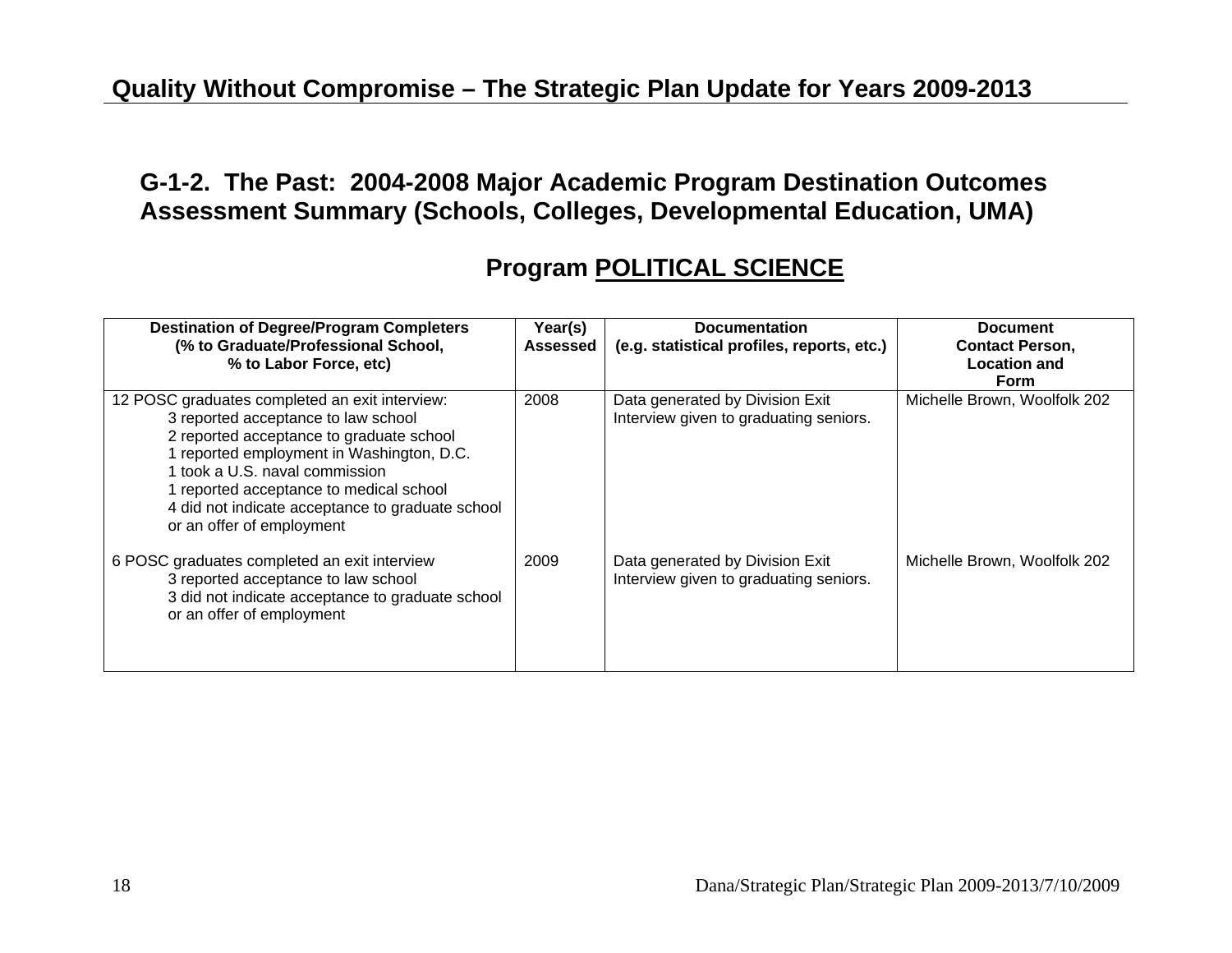#### **G-1-2. The Past: 2004-2008 Major Academic Program Destination Outcomes Assessment Summary (Schools, Colleges, Developmental Education, UMA)**

#### **Program SOCIAL WORK**

| <b>Destination of Degree/Program Completers</b><br>(% to Graduate/Professional School,<br>% to Labor Force, etc) | Year(s)<br><b>Assessed</b> | <b>Documentation</b><br>(e.g. statistical profiles, reports, etc.)         | <b>Document</b><br><b>Contact Person,</b><br><b>Location and</b><br><b>Form</b> |
|------------------------------------------------------------------------------------------------------------------|----------------------------|----------------------------------------------------------------------------|---------------------------------------------------------------------------------|
| 18 Graduates were accepted to graduate school                                                                    | 2004                       | Report generated by internal data<br>collection efforts of the Social Work | Dr. Alex Colvin, Banks 214                                                      |
| 4 Graduates were accepted to graduate school                                                                     | 2005                       | Program.                                                                   |                                                                                 |
| 3 Graduates were accepted to graduate school                                                                     | 2006                       |                                                                            |                                                                                 |
| 12 Graduates were accepted to graduate school                                                                    | 2007                       |                                                                            |                                                                                 |
| 6 Graduates were accepted to graduate school                                                                     | 2008                       |                                                                            |                                                                                 |
|                                                                                                                  |                            |                                                                            |                                                                                 |
|                                                                                                                  |                            |                                                                            |                                                                                 |
|                                                                                                                  |                            |                                                                            |                                                                                 |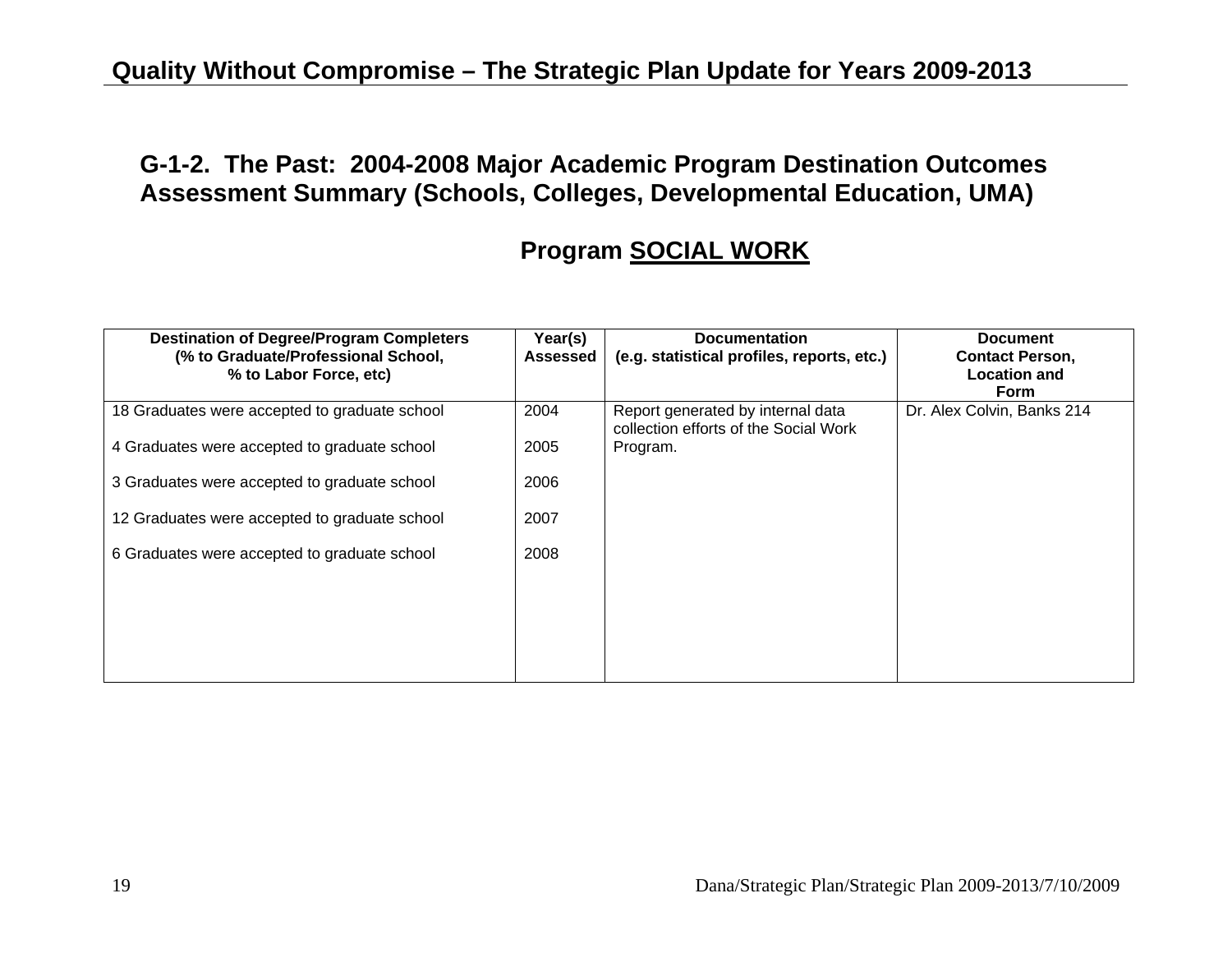#### **G-1-2. The Past: 2004-2008 Major Academic Program Destination Outcomes Assessment Summary (Schools, Colleges, Developmental Education, UMA)**

#### **Program SOCIOLOGY**

| <b>Destination of Degree/Program Completers</b><br>(% to Graduate/Professional School,<br>% to Labor Force, etc)           | Year(s)<br>Assessed | <b>Documentation</b><br>(e.g. statistical profiles, reports, etc.)        | <b>Document</b><br><b>Contact Person,</b><br><b>Location and</b><br><b>Form</b> |
|----------------------------------------------------------------------------------------------------------------------------|---------------------|---------------------------------------------------------------------------|---------------------------------------------------------------------------------|
| 4 SOCG graduates completed an exit interview:<br>None indicated acceptance to graduate school or an offer<br>of employment | 2008                | Data generated by Division Exit<br>Interview given to graduating seniors. | Michelle Brown, Woolfolk 202                                                    |
| 3 SOCG graduates completed an exit interview:<br>None indicated acceptance to graduate school or an offer<br>of employment | 2009                | Data generated by Division Exit<br>Interview given to graduating seniors. | Michelle Brown, Woolfolk 202                                                    |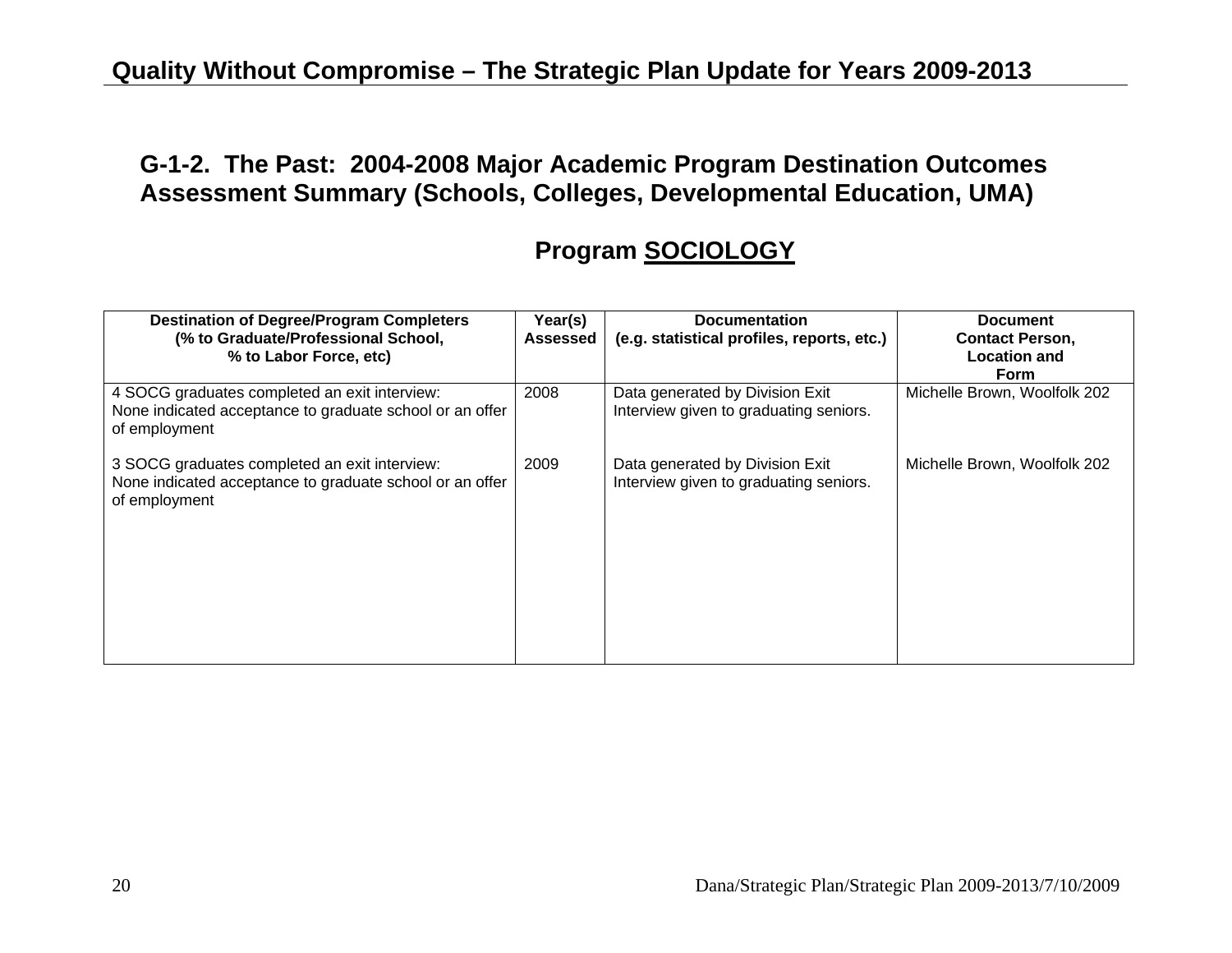## **I. The Future: Unit Profile Changes (as appropriate)**

|    | Area of Change |                                                                                                                                  | <b>Type</b><br>of Change<br>$A = Add$<br>D=Delete<br><b>M=Modify</b> | Year          | <b>Cost or Savings</b> |
|----|----------------|----------------------------------------------------------------------------------------------------------------------------------|----------------------------------------------------------------------|---------------|------------------------|
|    |                |                                                                                                                                  |                                                                      |               |                        |
| 1. | Organization   |                                                                                                                                  |                                                                      |               |                        |
|    |                | a. Change name from Division of Social Work, Behavioral and Political<br>Sciences to Division of Social Work and Social Sciences | Modify                                                               | 2010          | \$0.00                 |
| 2. | Program        |                                                                                                                                  |                                                                      |               |                        |
|    | a.             | Propose an MPA Program                                                                                                           |                                                                      |               |                        |
|    | $b_{-}$        | Propose a BA in African American Studies                                                                                         | Add                                                                  | 2010          | Cost= \$100,000        |
|    | C.             | Propose an MSW Program                                                                                                           | Add                                                                  | 2012          | \$0.00                 |
|    | d.             | Propose an MA in History                                                                                                         | Add                                                                  | 2013          | Cost= \$100,000        |
|    | е.             | Two additional undergraduate SOWK faculty to meet reaffirmation                                                                  | Add                                                                  | 2013          | Cost= \$100,000        |
|    |                | requirements                                                                                                                     | Add                                                                  | 2013          | Cost= \$100,000        |
|    |                | Update undergraduate curriculum as needed                                                                                        | Modify                                                               | $2009 - 2013$ | \$0.00                 |
|    | q.             | Develop program-oriented service learning components                                                                             |                                                                      |               |                        |
| 3  | Services       |                                                                                                                                  |                                                                      |               |                        |
|    | а.             | Involve faculty in fund raising activities                                                                                       | Add                                                                  | $2009 - 2013$ |                        |
| 4  |                | Policies/Procedures/Rules                                                                                                        |                                                                      |               |                        |
|    | a.             | Propose a rule limiting the size of Division classes to 75                                                                       |                                                                      |               |                        |
|    | $b_{\cdot}$    | Propose a dual track system for faculty with either a research $-$ or                                                            | Modify                                                               | $2009 - 2013$ | \$0.00                 |
|    |                | $teaching$ – emphasis                                                                                                            | Add                                                                  | 2009          | \$0.00                 |
| 5. | Other          |                                                                                                                                  |                                                                      |               |                        |
|    |                |                                                                                                                                  |                                                                      |               |                        |
|    |                |                                                                                                                                  |                                                                      |               |                        |
|    |                |                                                                                                                                  |                                                                      |               |                        |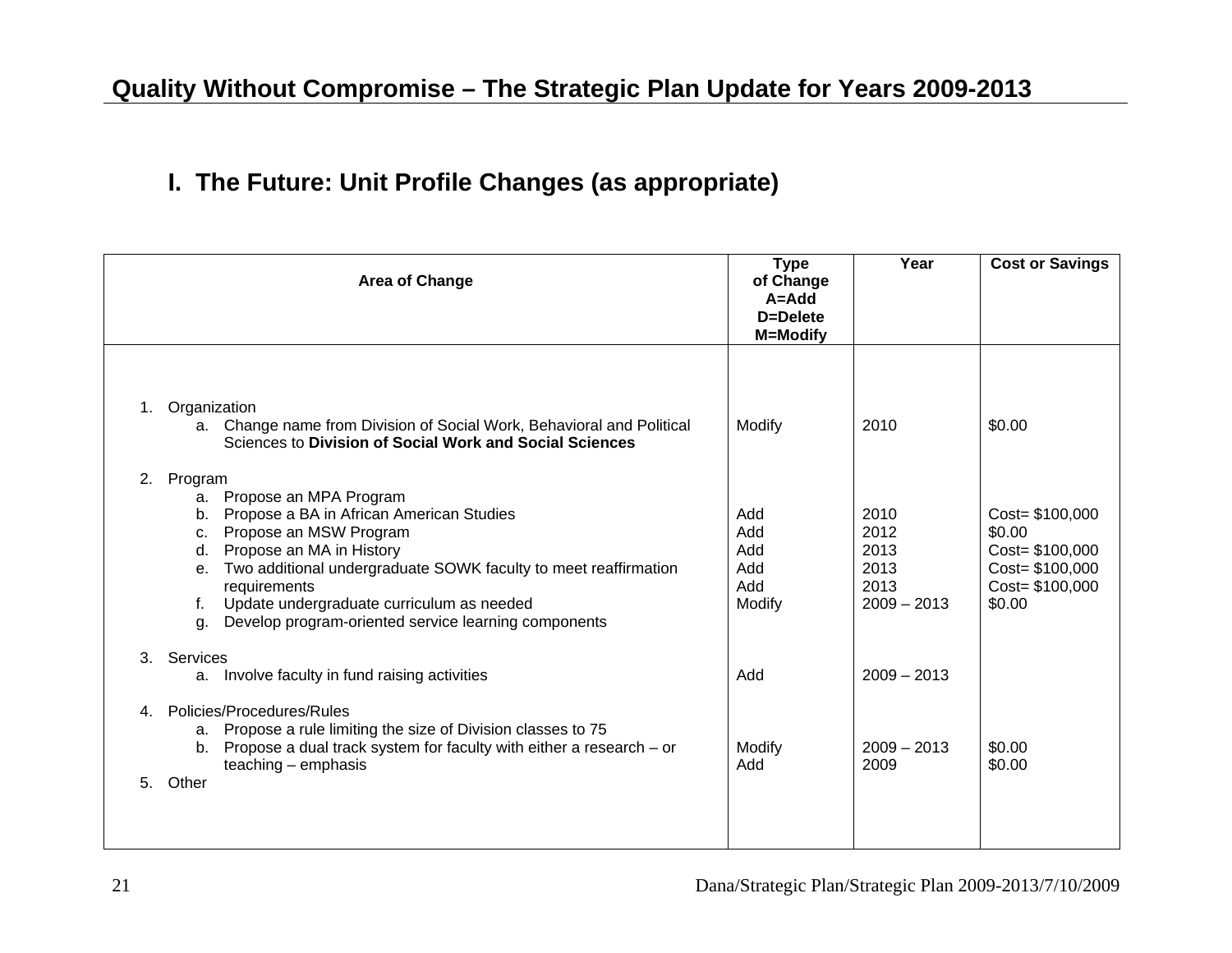**K-1. The Future: Projected Outcome Achievement by TAMUS Imperative and University Goal (Excluding Degree Program Outcomes Reported on Forms A-1)** 

> **TAMUS Imperative #1: Openness and Accountability Related University Goal Number(s): (2) Improve Academic Indicators, (4) Strengthen Environmental Health and Safety Programs on Campus, (9) Increase and Enhance the Visibility and Awareness of the University to The Community at Large/All Stakeholders**

| <b>Unit Goal</b>                                                                   | Projected<br>Objectives/Outcomes**                                                                             | <b>Means of</b><br><b>Assessment</b><br><b>By Year</b>  | <b>Strategies Used</b>                                                                              | <b>Savings or</b><br><b>New</b><br>Cost per<br><b>Strategy</b> |
|------------------------------------------------------------------------------------|----------------------------------------------------------------------------------------------------------------|---------------------------------------------------------|-----------------------------------------------------------------------------------------------------|----------------------------------------------------------------|
| Increase enrollment,<br>retention and graduation<br>figures for Division<br>majors | Increase enrollment figures for<br>this Strategic Planning period<br>by 5 percent over the previous<br>period. | Enrollment figures<br>Annually from (AY<br>2010)        | Appoint a Division faculty member to<br>contact and develop relations with area<br>Junior colleges. | None                                                           |
|                                                                                    | Increase retention figures for<br>this Strategic Planning period<br>by 5 percent over the previous<br>period.  | <b>Retention figures</b><br>Annually from (AY           | Establish a tutorial center.                                                                        | None                                                           |
|                                                                                    | Increase graduation figures for<br>this Strategic Planning period<br>by 5 percent over the previous<br>period. | 2010)                                                   | Appoint a faculty member to serve as "Chief<br>Advisor and Mentoring Agent."                        | Course<br>load<br>reduction.                                   |
|                                                                                    |                                                                                                                | <b>Graduation figures</b><br>Annually from (AY<br>2010) | Implement a Service Learning component in<br>course syllabi.                                        | None                                                           |
|                                                                                    |                                                                                                                | # of visits conducted<br>to Junior colleges             |                                                                                                     |                                                                |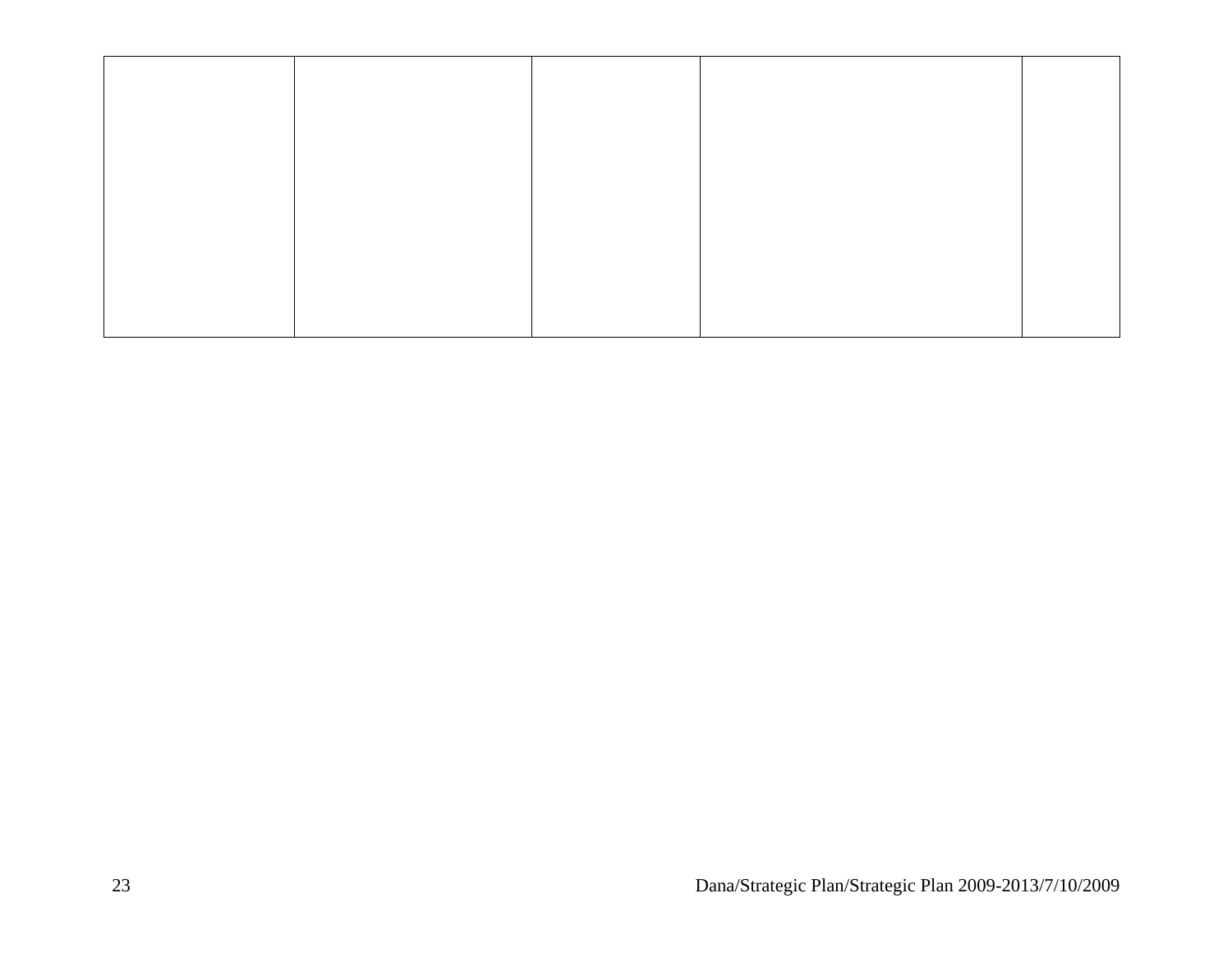#### **K-1. The Future: Projected Outcome Achievement by TAMUS Imperative and University Goal**

**TAMUS Imperative #2: Excellence through Academics & Extension Related University Goal Number(s): (1) Strengthen the Quality of Academic Programs; (7) Promote Programs that Contribute to Student Success; (9) Increase and Enhance the Visibility of the University at Large/All Stakeholders; (10) Strengthen the Quality of the Athletics Program** 

| <b>Unit Goal</b>                                                                                          | Projected<br><b>Objectives/Outcomes</b>                                                   | <b>Means of</b><br><b>Assessment</b><br><b>By Year</b>            | <b>Strategies Used</b>                                                                                                                | <b>Savings or</b><br><b>New</b><br>Cost per<br><b>Strategy</b> |
|-----------------------------------------------------------------------------------------------------------|-------------------------------------------------------------------------------------------|-------------------------------------------------------------------|---------------------------------------------------------------------------------------------------------------------------------------|----------------------------------------------------------------|
| Assess and/or evaluate<br>both undergraduate and<br>graduate programs                                     | Accomplish learning outcomes<br>as stated in each Program<br>Assessment Plan              | Direct and<br>indirect<br>assessment<br>measures<br>Annually from | <b>Program Assessment Plans</b>                                                                                                       | None                                                           |
| Maintain and expand<br>outreach activities                                                                | 20% of DSWBPS courses will<br>have a community outreach or<br>service learning component. | (AY 2010)<br># of courses<br>using service-                       | Faculty attendance at teaching workshops to<br>train them in incorporating community<br>outreach/service learning into their courses. | None (if<br>sponsored by<br>PVAMU)                             |
| Implement technology<br>training for faculty to<br>facilitate integration in<br>the instructional process | Increase the number of courses<br>taught through distance<br>learning education by 10%    | community<br>outreach<br>Annually from<br>(AY 2010)               | Faculty attendance at technology training<br>workshops.                                                                               | None (if<br>sponsored by<br>PVAMU)                             |
|                                                                                                           | Have 60% of faculty trained in<br>use of integrated technologies.                         | # of courses                                                      | Establish a Technology Training Committee                                                                                             | None                                                           |
|                                                                                                           |                                                                                           | using integrated<br>technologies                                  | Install state-of-art technologies in Woolfolk<br>classrooms (projectors, viewscreens, etc).                                           | $Cost =$<br>\$50,000                                           |
|                                                                                                           |                                                                                           | # of faculty<br>trained in                                        |                                                                                                                                       |                                                                |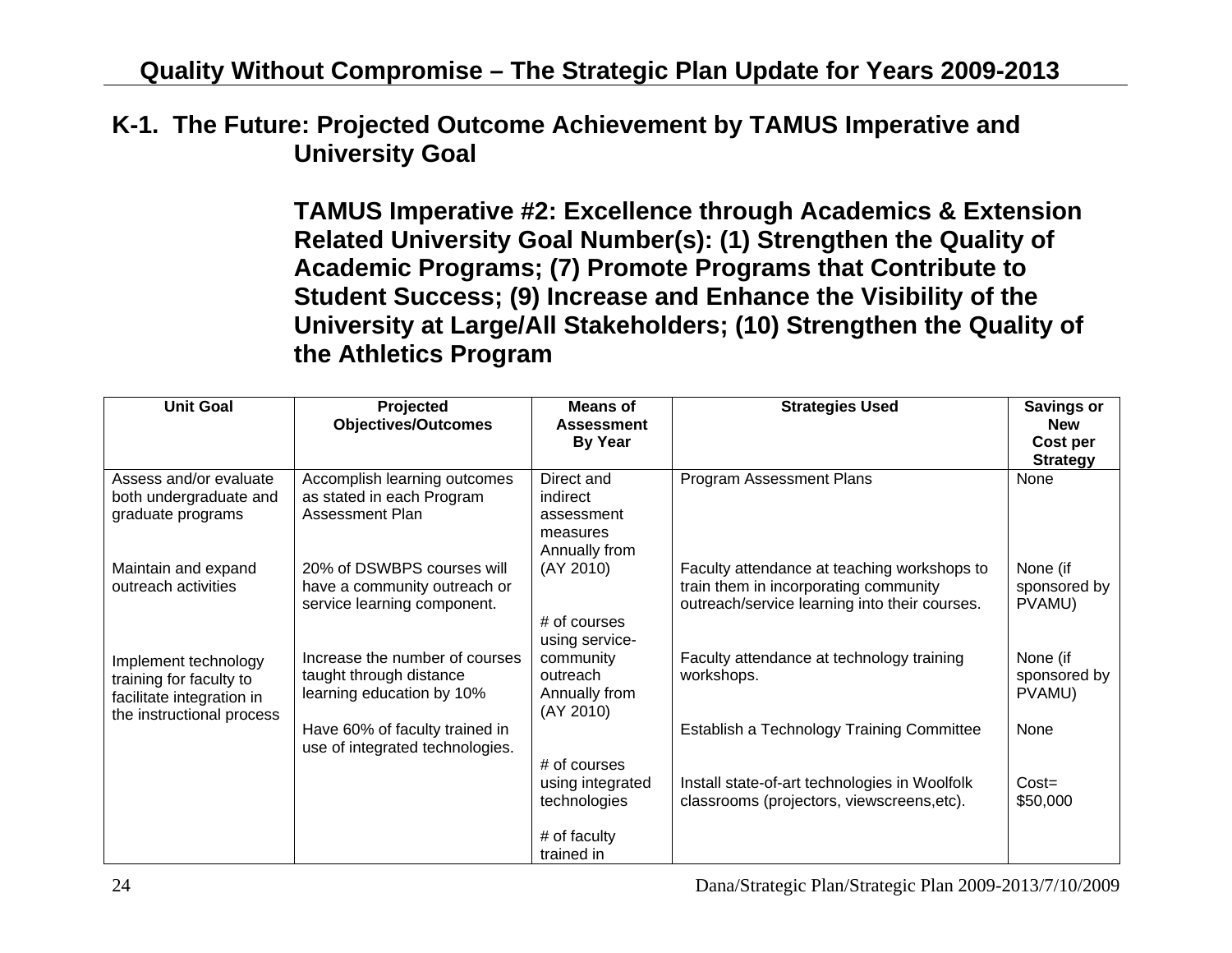|  | technology<br>Annually from<br>(AY 2010) |  |
|--|------------------------------------------|--|
|  |                                          |  |
|  |                                          |  |
|  |                                          |  |
|  |                                          |  |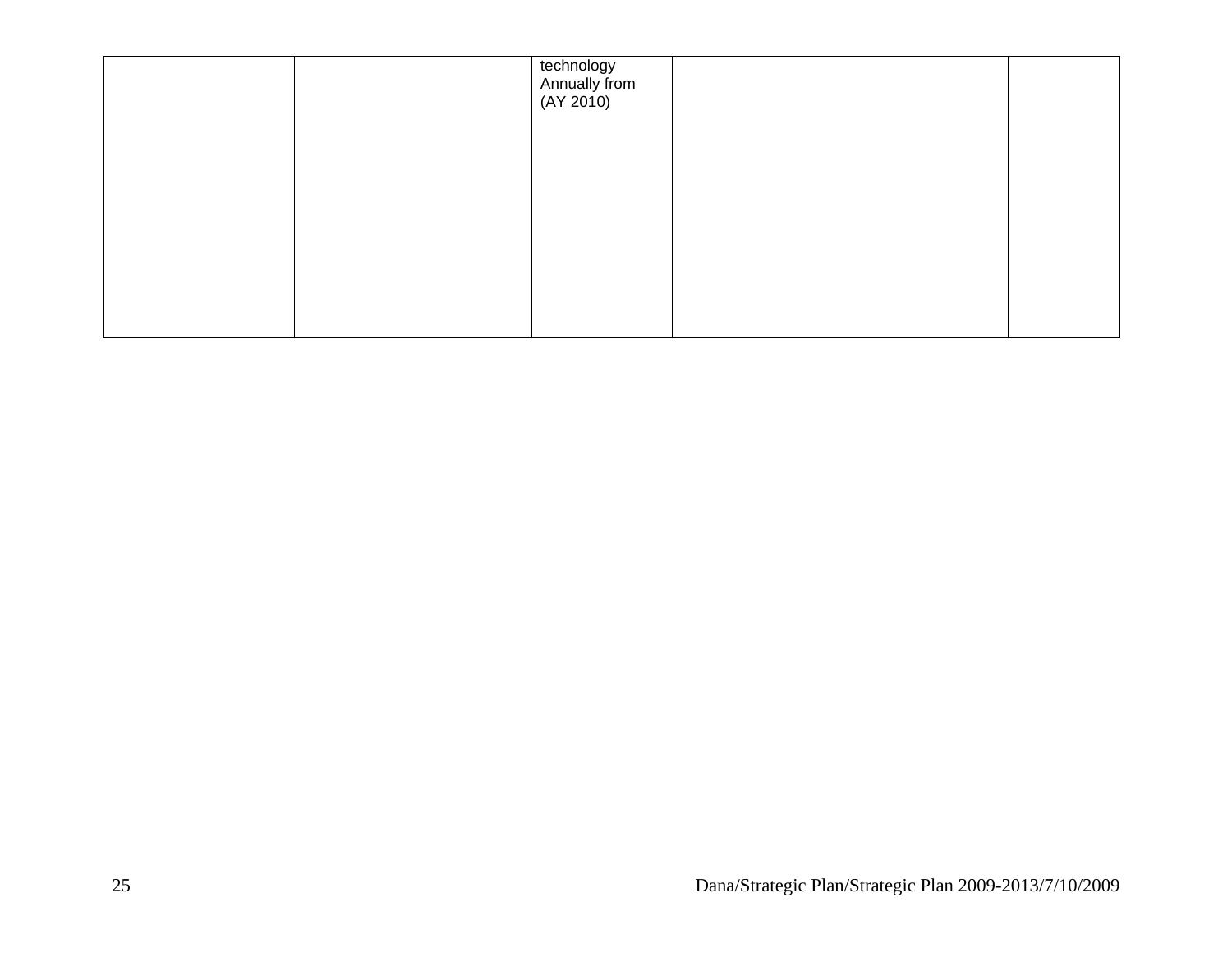#### **K-1. The Future: Projected Outcome Achievement by TAMUS Imperatives and University Goals**

#### **TAMUS Imperative #3: Research University Goal Number(s): (3) Increase Applied and Basic Research; (8) Strengthen University Advancement Programs Including Research**

| <b>Unit Goal</b>                                                   | Projected<br><b>Objectives/Outcomes</b>                                                                                                                                                                                                                                                                 | Means of<br><b>Assessment</b><br><b>By Year</b>                                                                                                                                                                       | <b>Strategies Used</b>                                                                                                                                | <b>Savings or</b><br><b>New</b><br>Cost per<br><b>Strategy</b>                |
|--------------------------------------------------------------------|---------------------------------------------------------------------------------------------------------------------------------------------------------------------------------------------------------------------------------------------------------------------------------------------------------|-----------------------------------------------------------------------------------------------------------------------------------------------------------------------------------------------------------------------|-------------------------------------------------------------------------------------------------------------------------------------------------------|-------------------------------------------------------------------------------|
| Promote increased<br>faculty involvement in<br>research activities | Increase scholarly production<br>for this Strategic Planning<br>period by 15 percent over the<br>previous period.                                                                                                                                                                                       | # of scholarly<br>publications<br>Annually from<br>(AY 2010)                                                                                                                                                          | Submitting all publications, presentation<br>acceptance letters, grant applications<br>submitted and grant acceptance letters to<br>Head of Division. | None                                                                          |
|                                                                    | Increase faculty attendance to<br>and presentations at<br>professional conferences for<br>this Strategic Planning period<br>by 10 percent over the previous<br>period.<br>Increase faculty grant writing<br>Activities for this Strategic<br>Planning period by 10 percent<br>over the previous period. | # of professional<br>conferences<br>attended<br>Annually from<br>(AY 2010)<br># of professional<br>presentations<br># of grant<br>applications<br>submitted<br>Annually from<br>(AY 2010)<br># of grants<br>received, | Course-release for qualified faculty<br>Merit-based pay increases for faculty who<br>publish, attend conferences, etc.                                | $Cost =$<br>\$10,000<br>$2 - 3\%,$<br>depending on<br>budget<br>availability\ |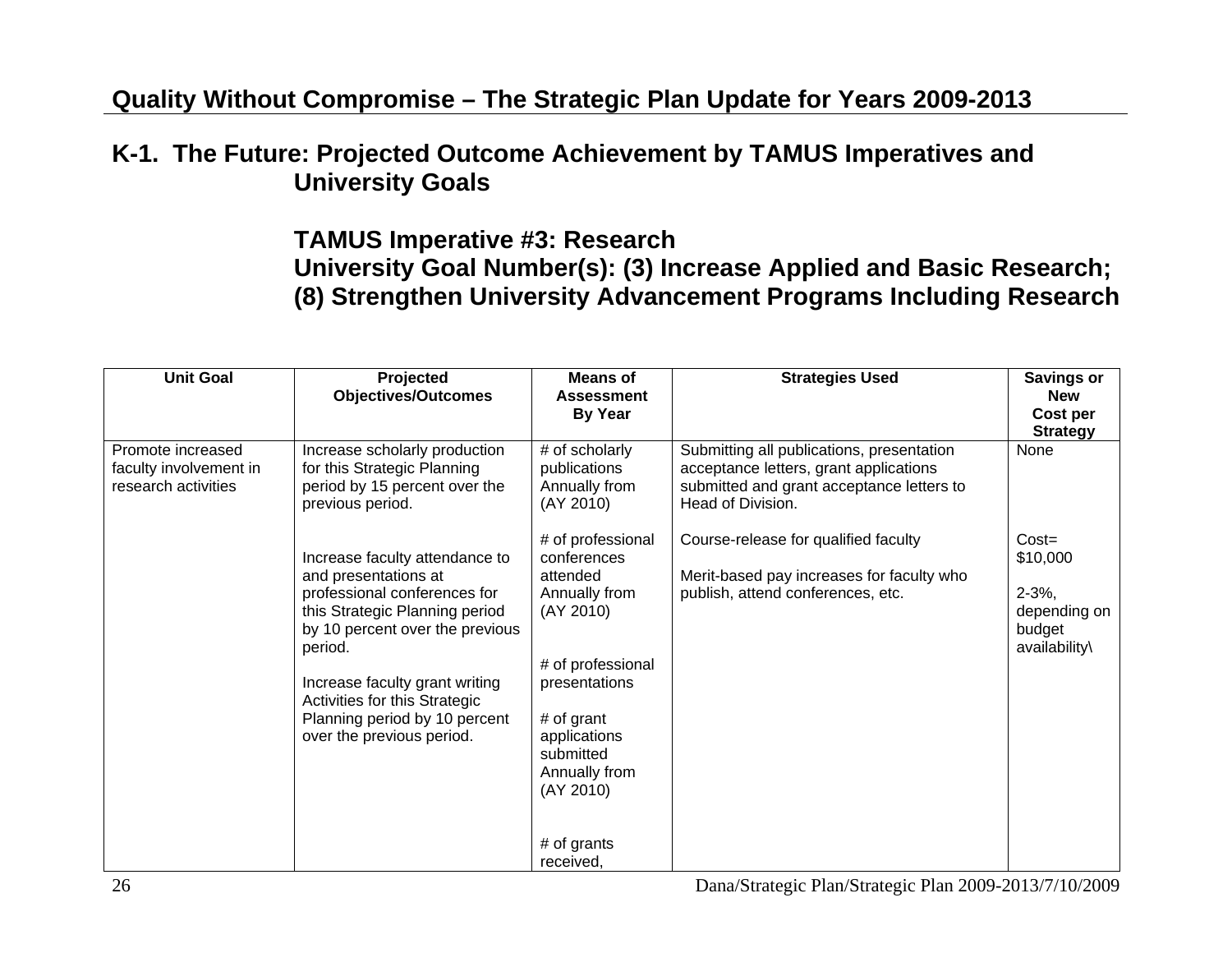|  | including \$<br>amount Annually<br>from (AY 2010) |  |
|--|---------------------------------------------------|--|
|  |                                                   |  |
|  |                                                   |  |
|  |                                                   |  |
|  |                                                   |  |

#### **K-1. The Future: Projected Outcome Achievement by TAMUS Imperatives and University Goals**

**TAMUS Imperative #4: Resources Optimized and Leveraged University Goal Number(s): (5) Achieve and Maintain Financial Stability (6) Increase the Efficiency of University Operations** 

| <b>Unit Goal</b> | <b>Projected</b><br><b>Objectives/Outcomes</b> | Means of<br><b>Assessment</b><br><b>By Year</b> | <b>Strategies Used</b> | Savings or<br><b>New</b><br>Cost per<br><b>Strategy</b> |
|------------------|------------------------------------------------|-------------------------------------------------|------------------------|---------------------------------------------------------|
|                  |                                                |                                                 |                        |                                                         |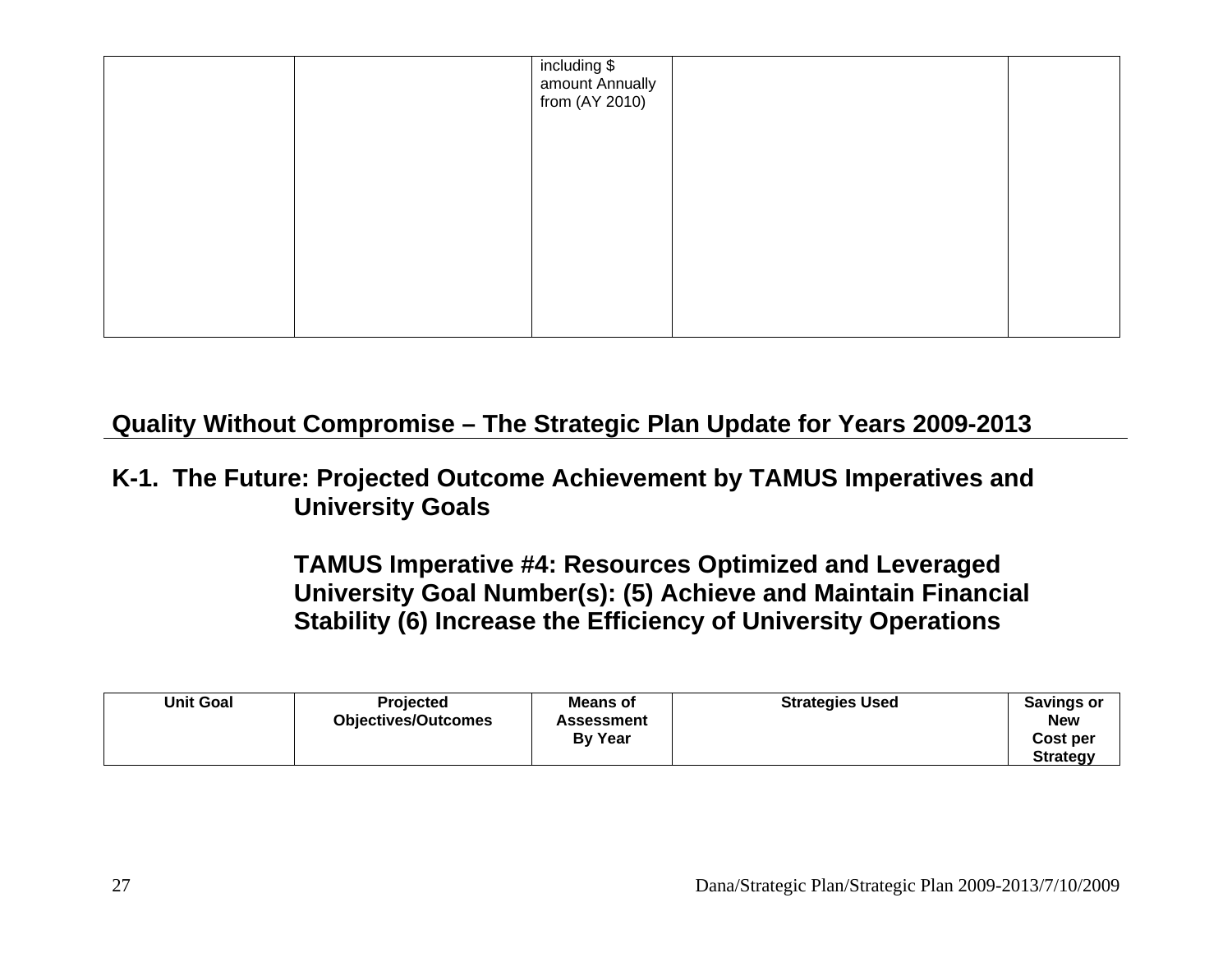| The Division faculty,<br>while meeting at the<br>plenary session in May,<br>2009, did not establish a<br>Division Goal that<br>matched this TAMU<br>Imperative |  |  |
|----------------------------------------------------------------------------------------------------------------------------------------------------------------|--|--|
|                                                                                                                                                                |  |  |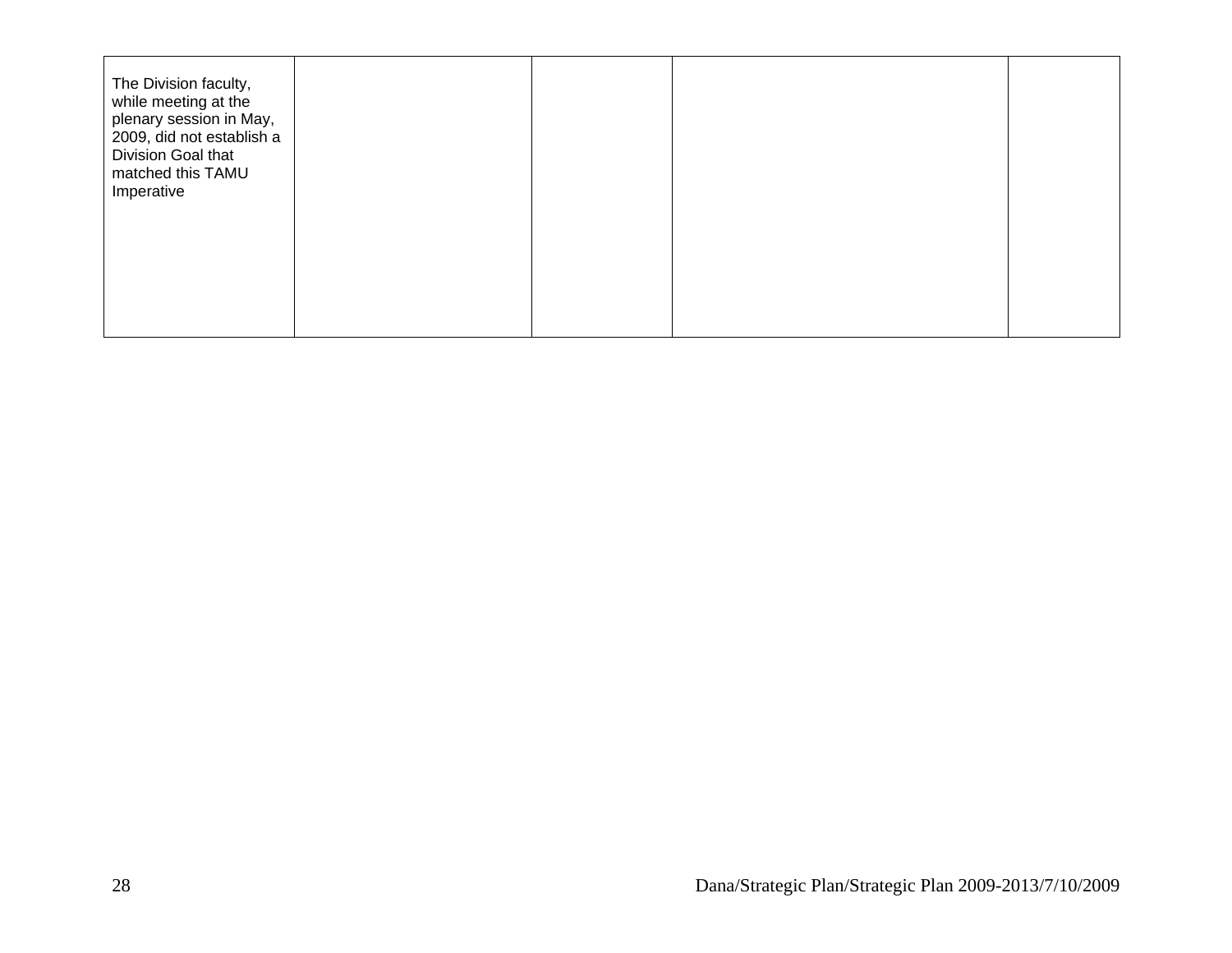#### **Degree/Program Name: HISTORY**

| <b>Outcomes</b>                                                                                                                                                                           | <b>Means or Measures</b>                                                                           | <b>Data Collection Schedule</b>     | <b>Data Analysis Schedule</b>       | <b>Data Distribution</b><br><b>Schedule</b>                             |
|-------------------------------------------------------------------------------------------------------------------------------------------------------------------------------------------|----------------------------------------------------------------------------------------------------|-------------------------------------|-------------------------------------|-------------------------------------------------------------------------|
| <b>Student Learning:</b><br>Outcome 1: explain<br>methodical concepts that<br>help historians assemble,<br>organize, and interpret<br>evidence.                                           | Embedded research paper<br>assessed using "historical<br>methods" rubric                           | Each time HIST 1343 is<br>offered   | Each spring semester                | Each fall semester                                                      |
| Outcome 2: demonstrate<br>significant knowledge of<br>major events and trends in<br>their area of concentration.                                                                          | <b>ETS-Major Field Test</b><br>(History).                                                          | Each time HIST 4903 is<br>offered   | Each spring semester                | Each fall semester                                                      |
| Outcome 3: write and<br>speak clearly and<br>persuasively about<br>historical themes.                                                                                                     | Embedded research<br>paper/oral presentation<br>assessed using "American<br>historiography" rubric | Each time HIST 3913 is<br>offered.  | Each spring semester                | Each fall semester                                                      |
| Outcome 4: conduct basic<br>historical research in<br>primary source materials,<br>provide original<br>interpretation of sources,<br>and provide accurate<br>referencing for all sources. | Embedded major research<br>paper assessed using<br>"research" rubric                               | Each time HIST 4903 is<br>offered   | Each spring semester                | Each fall semester                                                      |
| Outcome 5: Will be aware<br>of the contrasts between<br>peoples of different times<br>and places and can display<br>a sense of informed<br>perspective and<br>chronology.                 | Embedded pre/post-tests.                                                                           | Each time HIST 1813 is<br>offered.  | Each spring semester.               | Each fall semester.                                                     |
| <b>Student Destination:</b><br>Track history majors for<br>two years                                                                                                                      | Exit surveys<br>Alumnae surveys                                                                    | At the end of each<br>academic year | At the end of each<br>academic year | Submitted to Division Head<br>at the beginning of each<br>academic year |

29 Dana/Strategic Plan/Strategic Plan 2009-2013/7/10/2009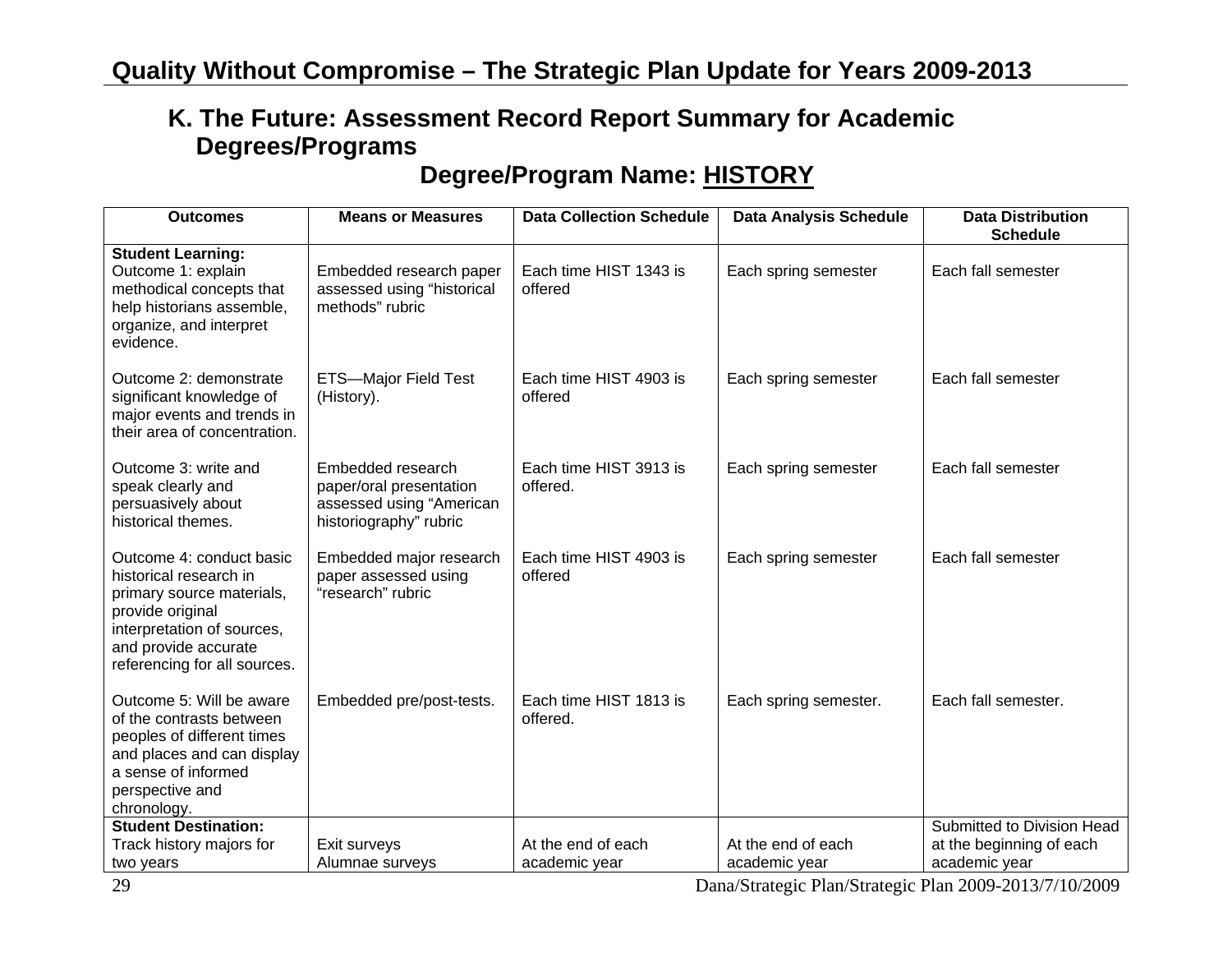#### **Degree/Program Name: POLITICAL SCIENCE**

| <b>Outcomes</b>                                                                                                                                       | <b>Means or Measures</b>                                                                                              | <b>Data Collection Schedule</b>     | <b>Data Analysis Schedule</b>                                       | <b>Data Distribution</b><br><b>Schedule</b>                             |
|-------------------------------------------------------------------------------------------------------------------------------------------------------|-----------------------------------------------------------------------------------------------------------------------|-------------------------------------|---------------------------------------------------------------------|-------------------------------------------------------------------------|
| <b>Student Learning:</b><br>Outcome 1: Explain the<br>institutions/processes<br>pertaining to federal, state<br>and local government.                 | Pre/Post-Test<br><b>TrueOuctomes</b><br>assessment rubric<br>Student self-assessment<br>survey                        | AY 2010 - 2011, AY 2012<br>$-2013$  | Form A reports filed by<br>summer 2011, and again<br>in summer 2013 | Submitted to Division Head<br>by summer 2011 and<br>again in 2013       |
| Outcome 2: Explain the<br>concepts, principles,<br>theories and approaches<br>used to understand and<br>explain phenomena in<br>political science.    | Pre/Post-Test for majors<br><b>TrueOutcomes</b><br>assessment rubric<br>Student self-assessment<br>survey             | AY 2009 - 2010, AY 2011<br>$-2012$  | Form A reports filed by<br>summer 2010, and again<br>in summer 2012 | Submitted to Division Head<br>by summer 2010 and<br>again in 2012       |
| Outcome 3: Demonstrate<br>critical thinking skills<br>regarding major domestic<br>and international issues<br>pertaining to political<br>science.     | Major Fields Test from<br><b>ETS</b><br><b>TrueOutcomes</b><br>assessment rubric<br>Student self-assessment<br>survey | AY 2010 - 2011, AY 2012<br>$-2013$  | Form A reports filed by<br>summer 2011, and again<br>in summer 2013 | Submitted to Division<br>Head's by summer 2011<br>and again in 2013     |
| Outcome 4: Demonstrate<br>skills necessary for writing<br>a research paper or<br>delivering an oral research<br>presentation in political<br>science. | Pre/Post-Test for majors<br><b>TrueOutcomes</b><br>assessment rubric<br>Student self-assessment<br>survey             | AY 2009 - 2010, AY 2011<br>$-2012$  | Form A reports filed by<br>summer 2010, and again<br>in summer 2012 | Submitted to Division Head<br>by summer 2010 and<br>again in 2012       |
| <b>Student Destination:</b><br>Employment or admission<br>to professional/graduate<br>program of study                                                | Exit surveys<br>Alumnae surveys                                                                                       | At the end of each<br>academic year | At the end of each<br>academic year                                 | Submitted to Division Head<br>at the beginning of each<br>academic year |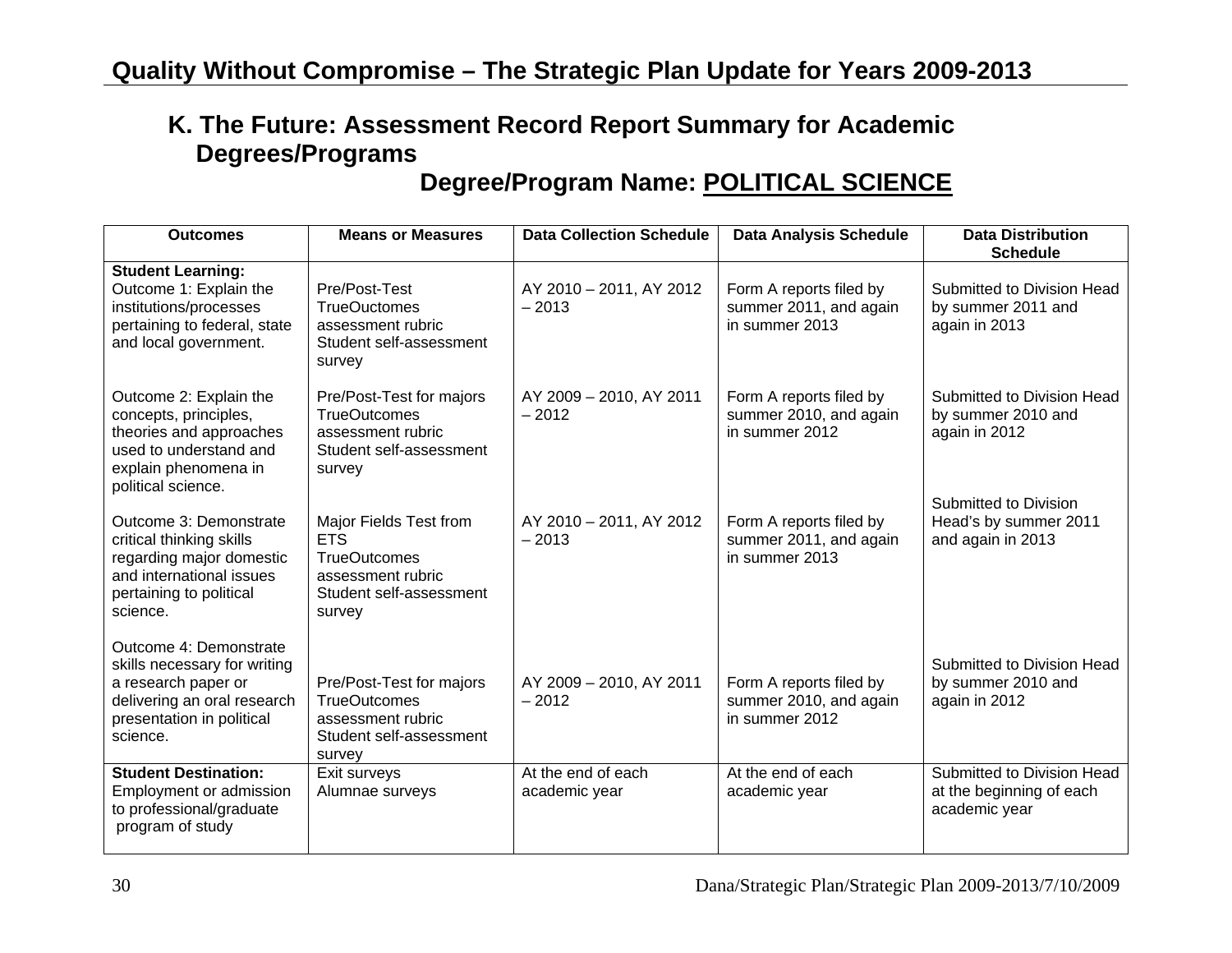## **Degree/Program Name: Social Work**

| <b>Outcomes</b>                                                                                                                                                                                                                                                                        | <b>Means or Measures</b>                                                                                                                                                 | <b>Data Collection Schedule</b>    | <b>Data Analysis Schedule</b>                                       | <b>Data Distribution</b><br><b>Schedule</b>                          |
|----------------------------------------------------------------------------------------------------------------------------------------------------------------------------------------------------------------------------------------------------------------------------------------|--------------------------------------------------------------------------------------------------------------------------------------------------------------------------|------------------------------------|---------------------------------------------------------------------|----------------------------------------------------------------------|
| <b>Student Learning:</b><br>Outcome 1: Demonstrate<br>an understanding of the<br>historical and<br>philosophical antecedents<br>of social work.                                                                                                                                        | Policy analysis research<br>paper assessed through<br><b>TrueOuctomes</b><br>Student self-assessment<br>survey                                                           | AY 2010 - 2011, AY 2012<br>$-2013$ | Form A reports filed by<br>summer 2011, and again<br>in summer 2013 | Submitted to Program<br>Director by summer 2011<br>and again in 2013 |
| Outcome 2: Apply<br>knowledge and theoretical<br>perspectives related to the<br>biological, psychological,<br>social, and cultural aspects<br>of human behavior and<br>social environment to life<br>situations among<br>individuals and between<br>individuals and social<br>systems. | Journal submitted on life-<br>span development<br>interviews with an older<br>American.<br><b>TrueOutcomes</b><br>assessment rubric<br>Student self-assessment<br>survey | AY 2009 - 2010, AY 2011<br>$-2012$ | Form A reports filed by<br>summer 2010, and again<br>in summer 2012 | Submitted to Program<br>Director by summer 2010<br>and again in 2012 |
| Outcome 3: Demonstrate<br>research process,<br>including methodology and<br>ethical issues as well as to<br>evaluate their own practice<br>interventions and other<br>relevant systems in order<br>to add to the professional<br>social work knowledge<br>base.                        | Research paper assessed<br>through TrueOutcomes<br>Student self-assessment<br>survey                                                                                     | AY 2010 - 2011, AY 2012<br>$-2013$ | Form A reports filed by<br>summer 2011, and again<br>in summer 2013 | Submitted to Program<br>Director by summer 2011<br>and again in 2013 |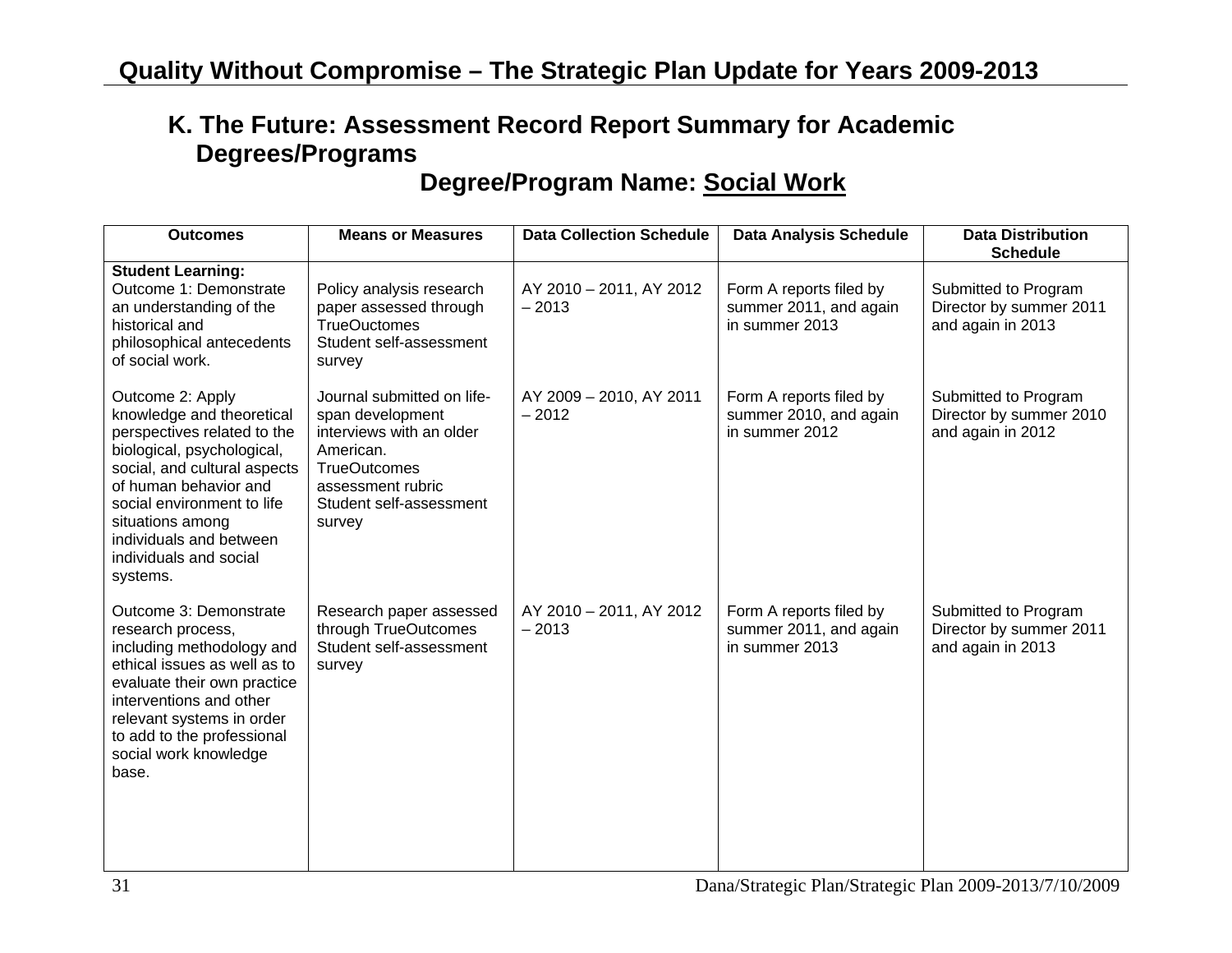| Outcome 4: Able to<br>practice professional<br>entry-level generalist<br>social work at the micro,<br>mezzo, and macro<br>levels with diverse<br>populations in rural and<br>urban settings. | Essay assignment on<br>direct practice volunteer<br>experiences assessed<br>through TrueOutcomes<br>Student self-assessment<br>survey | AY 2009 - 2010, AY 2011<br>$-2012$  | Form A reports filed by<br>summer 2010, and again<br>in summer 2012 | Submitted to Program<br>Director by summer 2010<br>and again in 2012       |
|----------------------------------------------------------------------------------------------------------------------------------------------------------------------------------------------|---------------------------------------------------------------------------------------------------------------------------------------|-------------------------------------|---------------------------------------------------------------------|----------------------------------------------------------------------------|
| <b>Student Destination:</b><br>Employment or admission<br>to professional/graduate<br>program of study                                                                                       | Exit surveys<br>Alumnae surveys                                                                                                       | At the end of each<br>academic year | At the end of each<br>academic year                                 | Submitted to Program<br>Director at the beginning of<br>each academic year |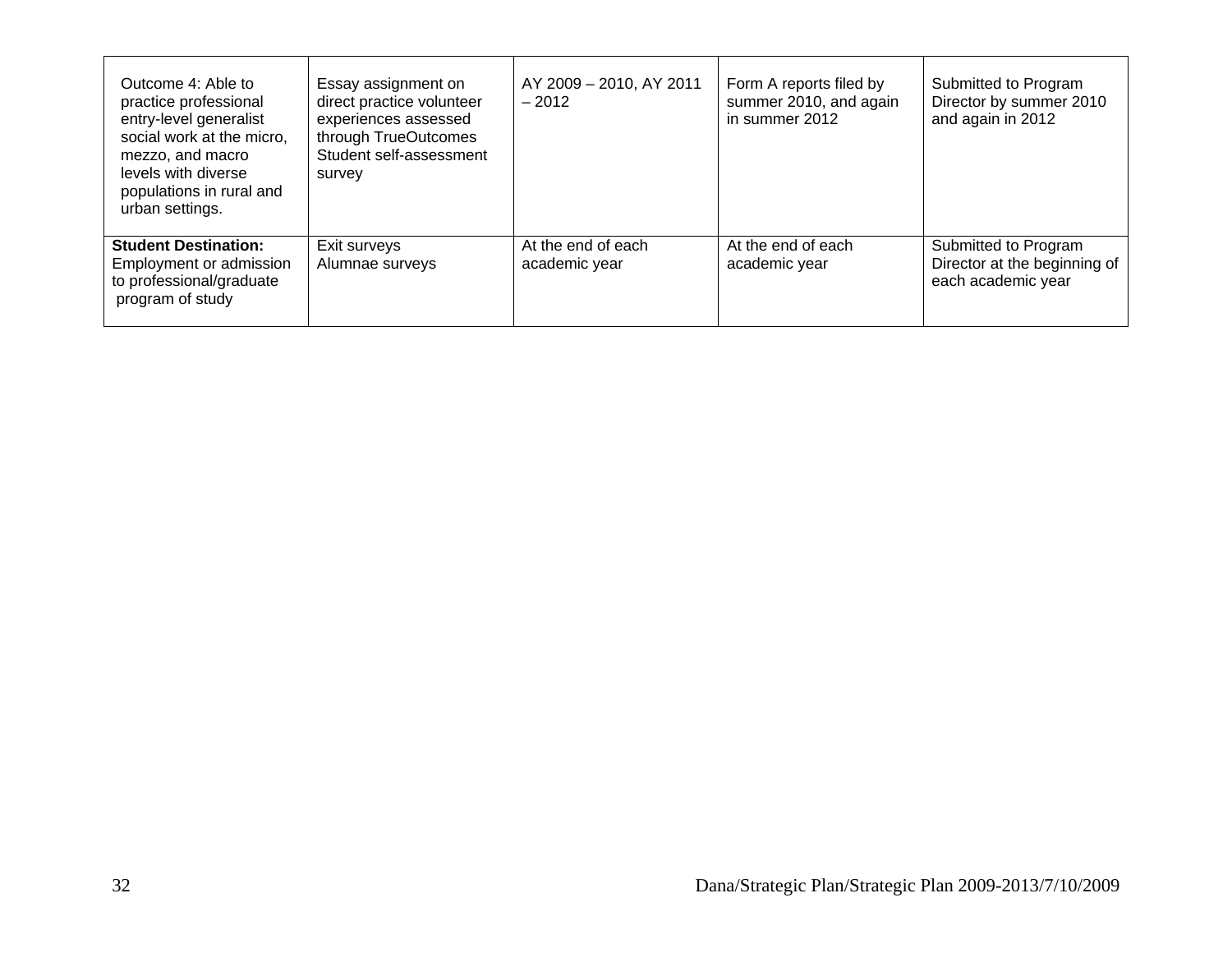#### **Degree/Program Name: Sociology: Undergraduate Program**

| <b>Outcomes</b>                                                                                                                                | <b>Means or Measures</b>                                                                                              | <b>Data Collection Schedule</b>     | <b>Data Analysis Schedule</b>                                       | <b>Data Distribution</b><br><b>Schedule</b>                                |
|------------------------------------------------------------------------------------------------------------------------------------------------|-----------------------------------------------------------------------------------------------------------------------|-------------------------------------|---------------------------------------------------------------------|----------------------------------------------------------------------------|
| <b>Student Learning:</b><br>Outcome 1: Explain the<br>concepts, principles,<br>theories and approaches<br>used to explain social<br>phenomena. | Course embedded<br>measures<br><b>TrueOuctomes</b><br>Assessment rubric<br>Student self-assessment<br>survey          | AY 2010 - 2011, AY 2012<br>$-2013$  | Form A reports filed by<br>summer 2011, and again<br>in summer 2013 | Submitted to Division Head<br>by summer 2011 and<br>again in 2013          |
| Outcome 2: Apply<br>research methods and<br>statistical skills to describe<br>social phenomena.                                                | Pre and post test<br>Course embedded<br>measures<br><b>TrueOutcomes</b><br>Assessment rubric                          | AY 2009 - 2010, AY 2011<br>$-2012$  | Form A reports filed by<br>summer 2010, and again<br>in summer 2012 | Submitted to Division Head<br>by summer 2010 and<br>again in 2012          |
| Outcome 3: Demonstrate<br>critical thinking skills<br>regarding major domestic<br>and international issues<br>pertaining to sociology          | Major Fields Test from<br><b>ETS</b><br><b>TrueOutcomes</b><br>assessment rubric<br>Student self-assessment<br>survey | AY 2010 - 2011, AY 2012<br>$-2013$  | Form A reports filed by<br>summer 2011, and again<br>in summer 2013 | Submitted to Division<br>Head's by summer 2011<br>and again in 2013        |
| Outcome 4: Demonstrate<br>skills necessary for writing<br>a research paper or<br>delivering an oral research<br>presentation in sociology      | Pre/Post-Test for majors<br><b>TrueOutcomes</b><br>assessment rubric<br>Student self-assessment<br>survey             | AY 2009 - 2010, AY 2011<br>$-2012$  | Form A reports filed by<br>summer 2010, and again<br>in summer 2012 | Submitted to Division Head<br>by summer 2010 and<br>again in 2012          |
| <b>Student Destination:</b><br>Employment or admission<br>to professional/graduate<br>program of study                                         | Exit surveys<br>Alumnae surveys                                                                                       | At the end of each<br>academic year | At the end of each<br>academic year                                 | Submitted to Program<br>Director at the beginning of<br>each academic year |